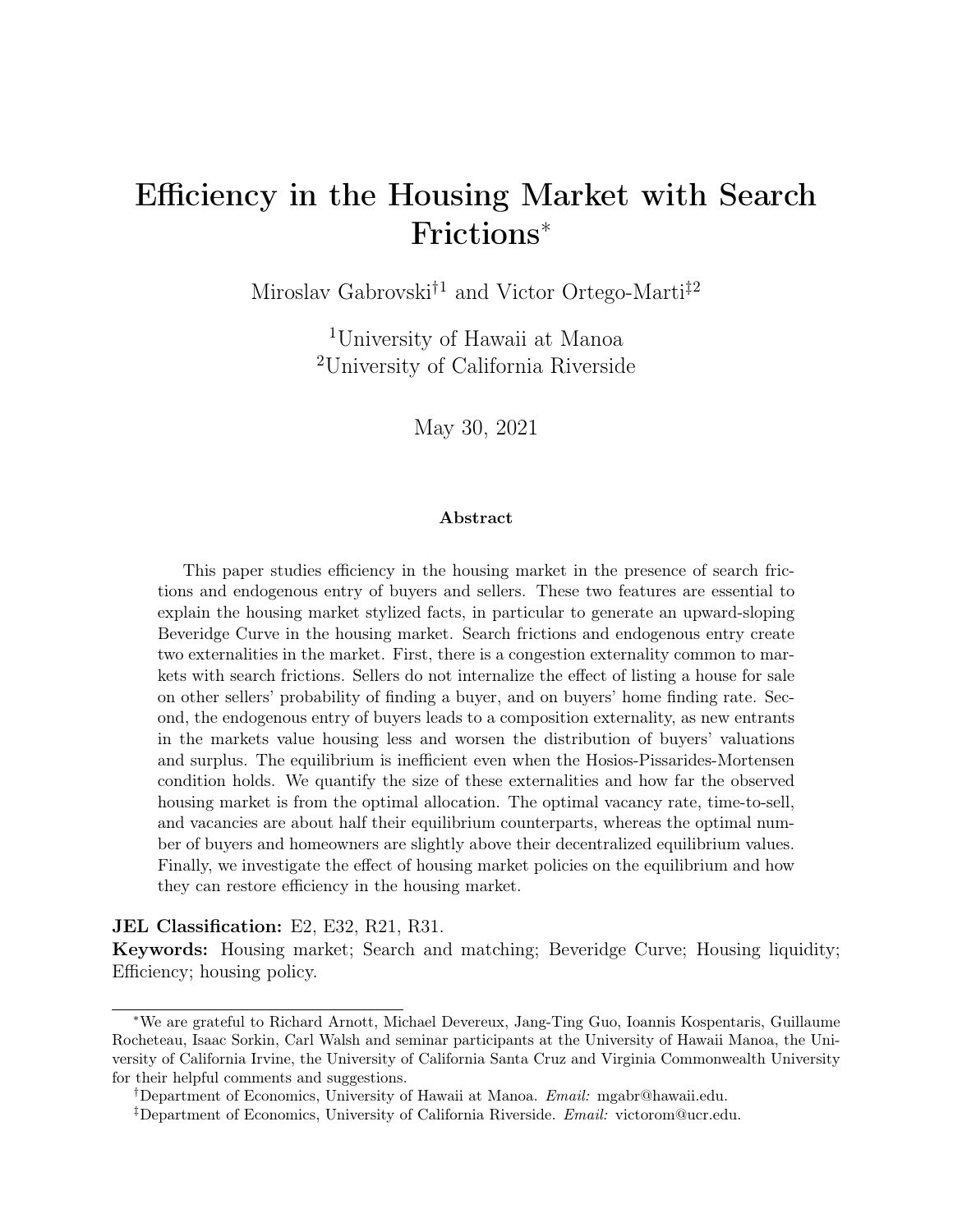### 1 Introduction

Any model attempting to describe the housing market must include two essential features: search and matching frictions and entry of both buyers and sellers. Search frictions are necessary to capture that it takes time for buyers to find a suitable house and for sellers to find a buyer, i.e. that search is a costly and time-consuming process. The large fluctuations in time to sell and the co-movement between houses for sale and time-to-sell, and the large dispersion in prices even after controlling for housing observables, are clear indications of the presence of search frictions in the housing market. Entry of both buyers and sellers is essential to account for the key stylized facts in the housing market: prices are positively correlated with sales and vacancies (i.e. houses for sale), but negatively correlated with timeto-sell. In other words, when house prices are high many houses are listed for sale, there is a high volume of sale transactions, and houses sell fast. These stylized facts imply that the Beveridge Curve (i.e. the correlation between buyers and vacancies) in the housing market is upward sloping, as [Gabrovski and Ortego-Marti](#page-20-0) [\(2019\)](#page-20-0) show. Search models of the housing market without an endogenous entry of both buyers and sellers generate a counterfactual downward sloping Beveridge Curve.

These two essential characteristics of the housing market, search and matching frictions and the endogenous entry of buyers, lead to two externalities. The first externality includes both congestion and market thickness externalities that arise in markets with search frictions [\(Hosios](#page-21-0) [\(1990\)](#page-21-0), [Pissarides](#page-22-0) [\(2000\)](#page-22-0)). When a seller posts a vacancy, she does not internalize that by doing so she makes it harder for other sellers to find a buyer (congestion externality), and that she makes it easier for buyers to find a home (thick market externalities). Absent the endogenous entry of buyers, the efficient allocation is restored if the Hosios-Mortensen-Pissarides condition holds, i.e. if the bargaining power of buyers equals the elasticity of the matching rate. Under this condition, the congestion and thick market externalities fully offset each other. However, the equilibrium is not efficient even under Hosios-Mortensen-Pissarides condition because the endogenous entry of buyers leads to an additional composition externality. As more buyers enter the market, the average the composition of buyers worsens, as buyers with lower valuation of being a homeowner enter the market. Although this composition externality is also present in models of the labor market with heterogenous workers and labor force participation, our framework delivers an upward sloping Beveridge Curve, consistent with the stylized facts in the housing market.

This paper studies efficiency in the housing market in the presence of both congestion and composition externalities. In addition, using empirical evidence on housing market flows and dispersion on prices, we ask the following questions: how far is the housing market from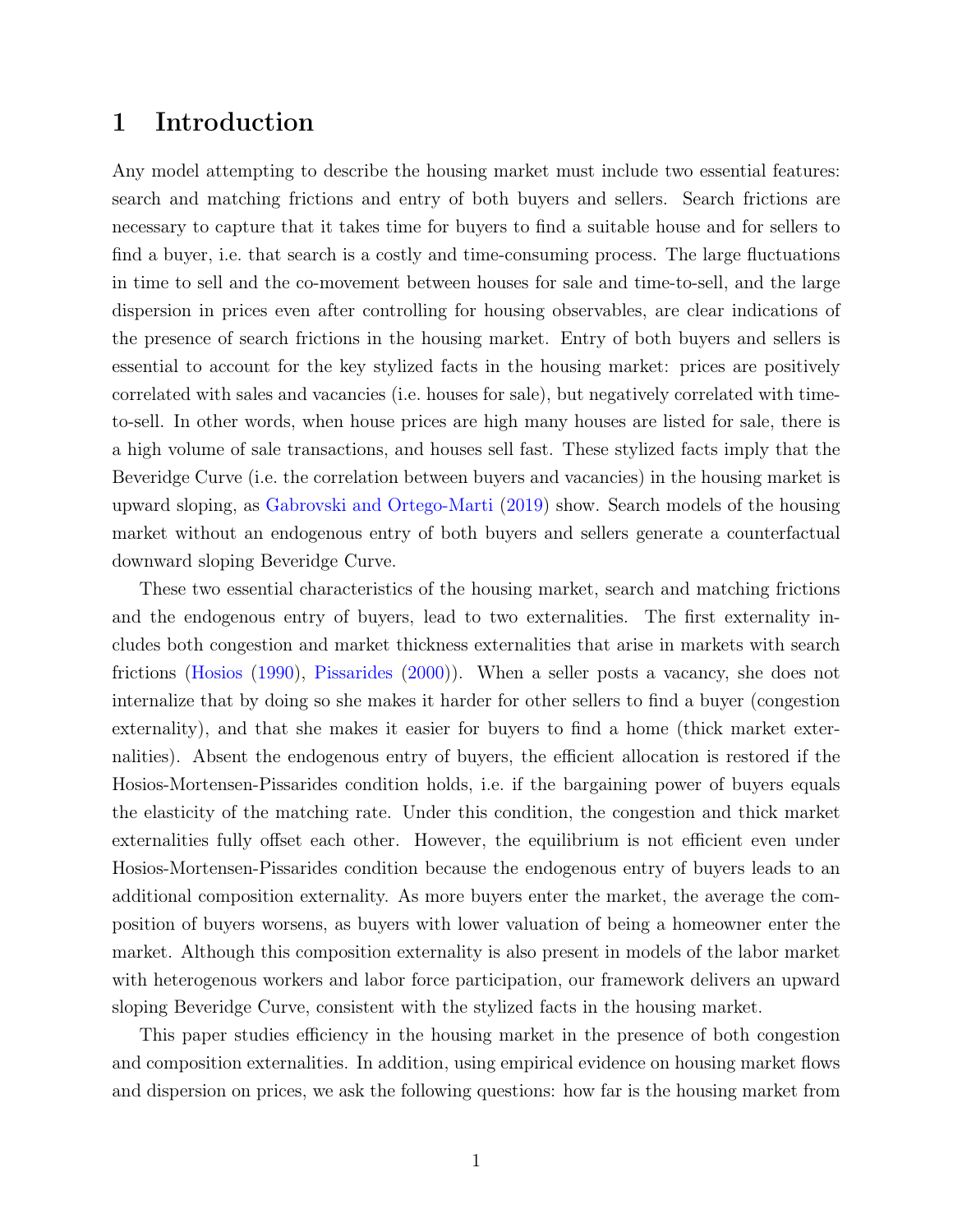the optimal allocation? Can housing market policies restore efficiency?

To answer these questions, we develop a search and matching model of the housing market with an endogenous entry of both buyers and sellers. To model the endogenous entry of buyers, we assume that workers are heterogenous in their valuation of owning a house. Entry in this environment is determined by the marginal household who is indifferent between participating in the market and remaining idle. However, the precise entry mechanism is not essential. We show that a model similar to [Gabrovski and Ortego-Marti](#page-20-0) [\(2019\)](#page-20-0), in which entry is driven by rising search costs as more buyers enter the market, gives very similar efficiency results. The advantage with using a model with heterogeneity is that it allows us to quantify the entry mechanism more precisely using data on house price dispersion, and provides a significantly tighter quantitative calibration of entry.

We begin by characterizing the decentralized equilibrium. The equilibrium is determined by an entry condition for sellers, an entry condition for buyers and by equilibrium prices from bargaining. In addition, we show that the entry mechanism leads to an upward sloping Beveridge Curve, consistent with the stylized facts in the housing market. We then study the social planner's problem and find the optimal allocation. The equilibrium is inefficient even if the Hosios-Mortensen-Pissarides condition holds, because the planner lacks a tool with which to regulate the entry of buyers. Intuitively, in the decentralized economy households only evaluate if, given their utility of owning a home, it is worthwhile to enter the market. They do not, however, internalize their effect on the composition of buyers and, therefore, on the average surplus in the economy. By contrast, the planner internalizes the effect on the distribution of buyers' valuation and surplus.<sup>[1](#page-0-0)</sup> A natural question, given that the housing market is inefficient, is what is the effect of housing market policies on the equilibrium and whether they restore efficiency.

To answer these questions we calibrate the model to the U.S. economy and study four policies: i) taxes on new construction; ii) taxes on profits from housing sales; iii) transfer fees to the buyer; iv) property taxes. We study these policies because they affect the incentives to enter for both buyers and sellers and how the trade surplus is split. We find that the optimal number of vacancies, vacancy rate and time-to-sell are about half their values in the decentralized economy, whereas the optimal number of buyers and number of homeowners are slightly above their decentralized equilibrium counterparts. Intuitively, the planner finds it optimal to increase home-ownership. However, she chooses to not achieve this through the means of faster matching rates for buyers because new home construction is costly. Instead

<sup>1</sup>Although studying directed search is challenging in the environment with heterogeneity, we show that when entry is instead determined by buyers' increasing search costs the equilibrium is inefficient even when search is directed. As with the environment with random search, the planner needs an additional tool to regulate the optimal entry of buyers.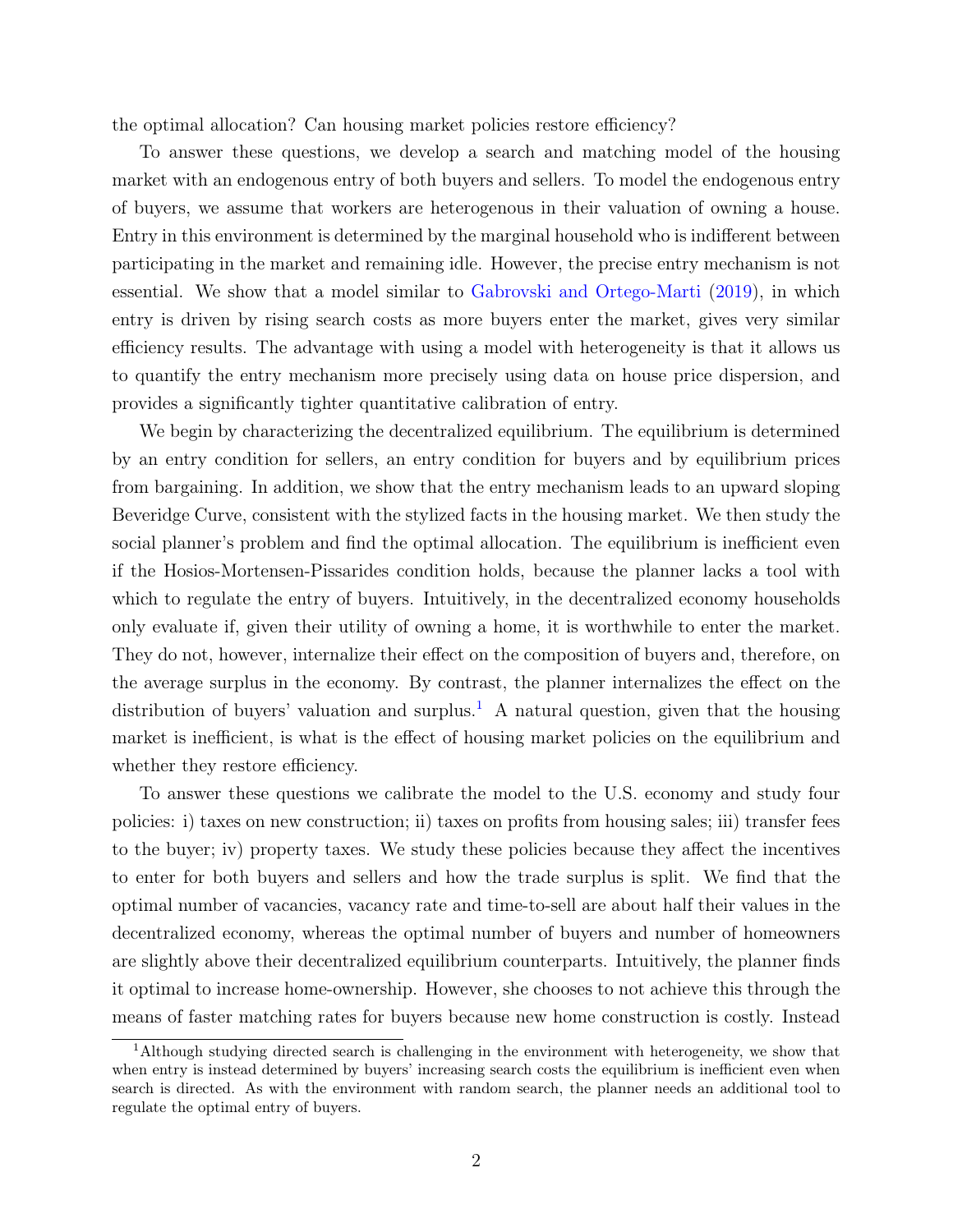she decreases the number of available housing units for sale and instructs more buyers to enter the market. This insures that home-ownership rates will be high and, at the same time, few houses will be idle.

Because we calibrate our economy to the U.S., our benchmark equilibrium features positive tax rates. We compare this equilibrium to the one absent any government intervention. We find that if there were no taxes, the vacancy rates and time-to-sell would be closer to their efficient level, but the number of homeowners would overshoot its optimal level by a significant amount. In addition, we study potential policies that can implement the planner's allocation in the decentralized economy. Since the model features two externalities: the congestion and composition ones, the planner will in general need at least two policy tools. We show that a combination of either taxes on profits from housing sales and property/transfer taxes or taxes on profits from housing sales and a subsidy to housing construction can implement the constrained-efficient allocation.

Related literature. Since the seminal work in [Arnott](#page-19-0) [\(1989\)](#page-19-0) and [Wheaton](#page-22-1) [\(1990\)](#page-22-1), the literature has extensively used search and matching models à la Diamond-Mortensen-Pissarides to study the housing market. This large literature includes [Anenberg](#page-19-1) [\(2016\)](#page-19-1), [Arefeva](#page-19-2) [\(2020\)](#page-19-2), [Burnside](#page-20-1) et al. [\(2016\)](#page-20-1), [Diaz and Jerez](#page-20-2) [\(2013\)](#page-20-2), [Gabrovski and Ortego-Marti](#page-20-0) [\(2019,](#page-20-0) [2021a,](#page-20-3)[b](#page-20-4)[,c\)](#page-20-5), [Garriga and Hedlund](#page-20-6) [\(2020\)](#page-20-6), [Genesove and Han](#page-20-7) [\(2012\)](#page-20-7), [Guren](#page-20-8) [\(2018\)](#page-20-8); [Guren and McQuade](#page-20-9) [\(2018\)](#page-20-9), [Head](#page-20-10) et al. [\(2014,](#page-20-10) [2016\)](#page-20-11), [Head](#page-21-1) et al. [\(2016\)](#page-21-1), [Hedlund](#page-21-2) [\(2016\)](#page-21-2) [Ko](#page-21-3)[tova and Zhang](#page-21-3) [\(2020\)](#page-21-3), [Krainer](#page-21-4) [\(2001\)](#page-21-4), [Ngai and Tenreyro](#page-21-5) [\(2014\)](#page-21-5)[,Ngai and Sheedy](#page-21-6) [\(2020\)](#page-21-6), [Novy-Marx](#page-21-7) [\(2009\)](#page-21-7), [Piazzesi and Schneider](#page-21-8) [\(2009\)](#page-21-8), [Piazzesi](#page-21-9) et al. [\(2020\)](#page-21-9) and [Smith](#page-22-2) [\(2020\)](#page-22-2). Compared to these papers, we study efficiency in the housing market in a framework with search frictions and and an endogenous entry of buyers and sellers mechanism that delivers the observed positive correlation between buyers and vacancies, i.e. an upward-sloping Beveridge Curve. In addition, we characterize the congestion and composition externalities in the housing market and quantify how far the observed equilibrium is from the optimal allocation. Further, we study how labor market policies affect the equilibrium and can restore efficiency.

Our paper is also closely related to papers that study efficiency in labor markets with search frictions and compositional effects that arise from labor force participation. Papers in this literature include [Albrecht](#page-19-3) et al. [\(2010\)](#page-19-3), [Griffy and Masters](#page-20-12) [\(2021\)](#page-20-12), [Julien and Mangin](#page-21-10) [\(2017\)](#page-21-10) and [Masters](#page-21-11) [\(2015\)](#page-21-11). Aside from the fact that we study the housing market instead of the labor market, quantitatively we derive a mapping between the two externalities in our model, in particular the composition externality, and data on both housing market flows and the distribution of house prices. This allow us to quantify in a reliable way how far the housing market in the US is from the efficient allocation. In addition, relative to models of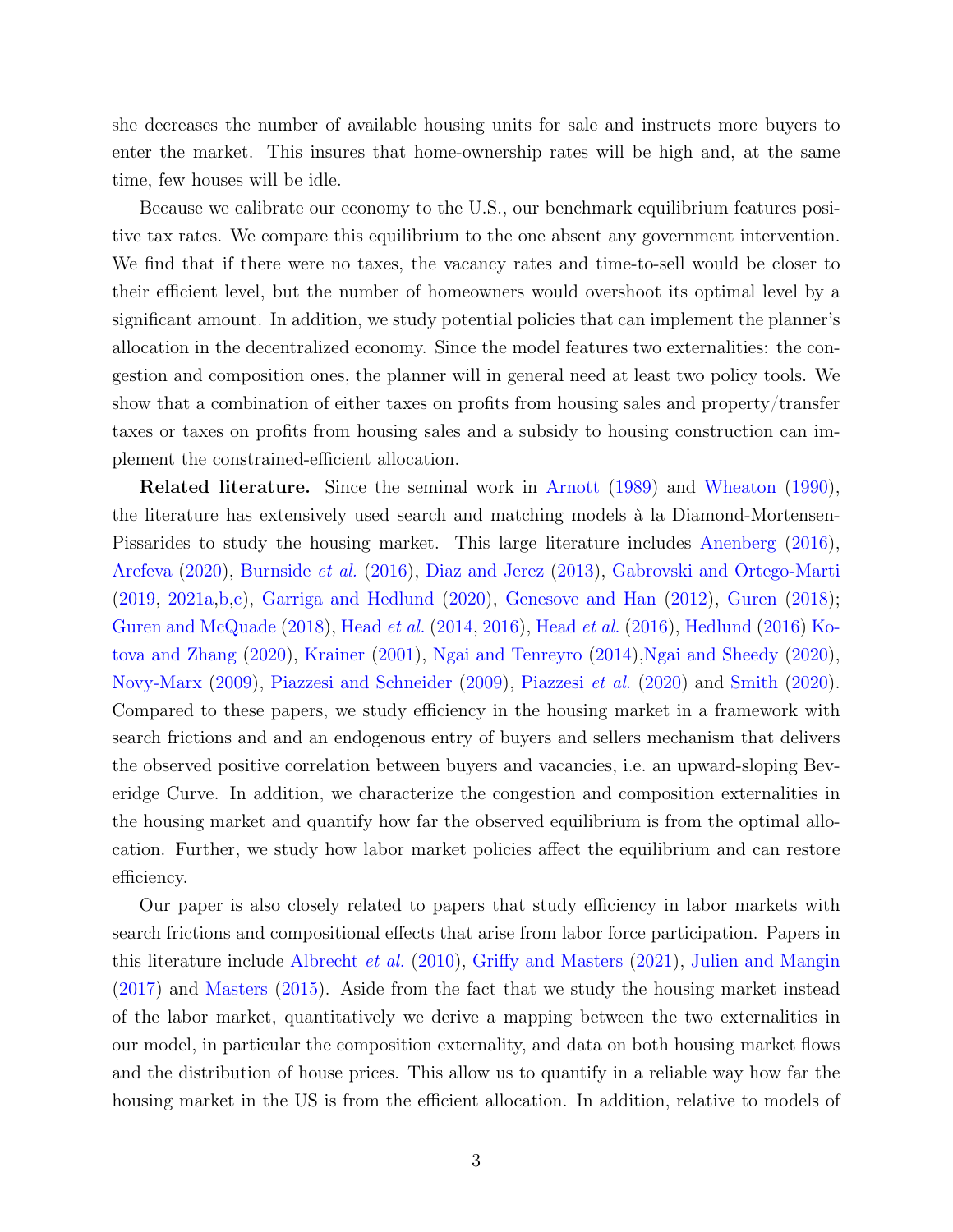the labor market we show that entry of both buyers and sellers leads to an upward sloping Beveridge Curve in the housing market, and characterize the conditions under which this positive correlation between buyers and vacancies holds, a crucial property to match the housing market facts. In search models with labor market participation the Beveridge Curve is downward-sloping, consistent with the labor market stylized facts.

### <span id="page-4-0"></span>2 The decentralized economy with entry of buyers

We begin with a description of the decentralized economy. The main ingredients of the model are the following. First, there are search and matching frictions, which capture that it takes time for buyers to find a house and for sellers to find a buyer for their listed property. Second, there is free entry of both buyers and sellers. As [Gabrovski and Ortego-Marti](#page-20-0) [\(2019\)](#page-20-0) show, the double entry of buyers and sellers is crucial to match the stylized facts in the housing market, namely that prices are positively correlated with sales and vacancies (i.e. houses for sale) and negatively correlated with time-to-sell (TTS). Combined, these stylized facts imply that buyers and vacancies are positively correlated, i.e. the Beveridge Curve in the housing market is upward sloping. We model the endogenous entry of buyers by assuming that workers are heterogenous in in how much they value owning a house. In section [6](#page-15-0) we show that the same inefficiency arises if buyers are homogenous, but instead the entry of buyers is driven by search costs that are increasing in the number of buyers. As [Gabrovski](#page-20-0) [and Ortego-Marti](#page-20-0) [\(2019\)](#page-20-0) point out, both ways of modeling entry account for the housing market stylized facts and deliver an upward sloping Beveridge Curve. However, while the model with congestion externalities is more tractable for business cycle simulations, the version with heterogeneity provides a better mapping between the model and the data when calibrating the optimal allocation. Finally, a key feature of the model is that prices are determined by bargaining.

#### 2.1 Environment

Time is continuous. Agents are risk-neutral, infinitely lived and discount the future at a rate r. There are two types of agents: households and developers. Households either own a home, search for a house (i.e. they are buyers), or choose not to participate in the market. Developers may enter the housing market and build a new home at a cost  $k$  if not enough existing houses are listed for sale by households through separations. Upon building a house, developers post a vacancy and search for buyers. Houses are identical, regardless of whether they are old or newly built. To capture depreciation in a tractable way, houses are destroyed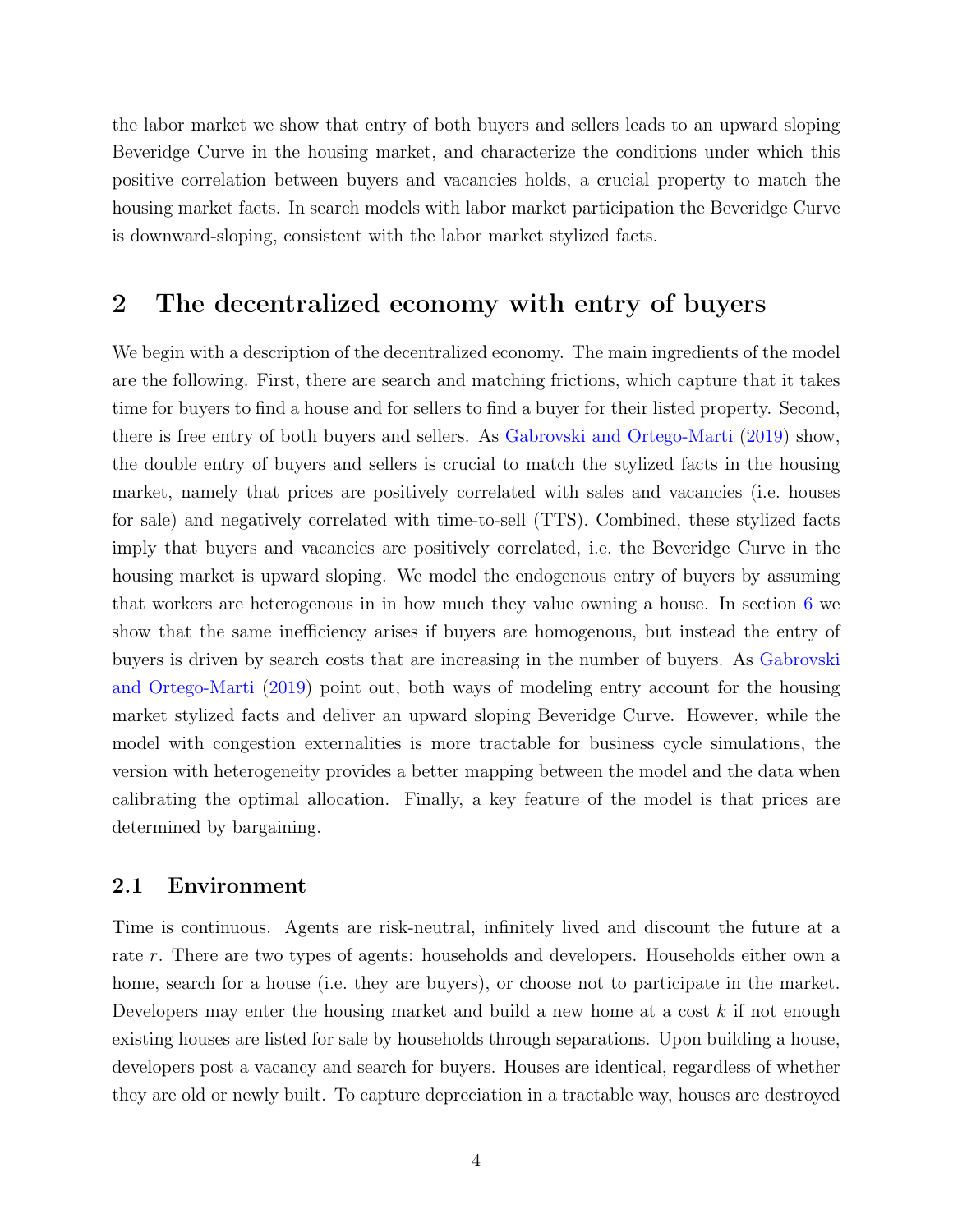at an exogenous rate  $\delta$ .

It takes time for buyers to find a house and for sellers to sell their home. We capture these search frictions in the housing market by assuming a matching function  $M(b, v)$ , where b is the measure of buyers and  $v$  the measure of vacancies or houses for sale—we use both terms interchangeably. The matching function satisfies the usual properties: it is increasing in each of its terms, concave and displays constant returns to scale. Let  $\theta \equiv b/v$  denote the housing market tightness. The matching function implies that buyers find homes at a rate  $m(\theta) \equiv M(b, v)/b = M(1, \theta^{-1})$  and that sellers find buyers at a rate  $\theta m(\theta) = M(b, v)/v =$  $M(\theta, 1)$ . As market tightness increases, the finding rate for buyers  $m(\theta)$  decreases and the finding rate for sellers  $\theta m(\theta)$  increases. Intuitively, an increase in market tightness implies that vacancies are relatively more scarce, so it becomes harder for buyers to find a house, but easier for a seller to find a buyer. In addition to these flows, some homeowners become separated from their house at an exogenous rate s, capturing that the household may need to relocate because of their job, may need to move to a different type of home, and so on. Once a separation shock occurs, households put their house for sale. Buyers incur flow costs  $c^B$  while searching for a house, and sellers incur flow posting costs  $c^S$ .

Households are heterogenous in the utility they derive from owning a home. Let  $\varepsilon$  denote the household's individual utility from owning a home, and let  $x$  denote the utility from homeownership that is common to all household. Overall, households derive a utility  $\varepsilon x$ from owning a home. The parameter  $x$  allows us to capture demand shocks and provides an easy way to analyze the model's comparative statics, but it is not essential for the study of efficiency. The utility  $\varepsilon$  is a permanent household characteristic and captures households' heterogeneity in how they value owning a home, i.e. a household with individual utility  $\varepsilon$ derives a utility  $\varepsilon x$  from all houses. Assume that  $\varepsilon$  follows a known distribution  $F(\varepsilon)$ , and that the distribution of  $F(\varepsilon)$  is such that the surplus from matching is always positive. This assumption is implicit in all models without endogenous separation or formation of matches. See [Gabrovski and Ortego-Marti](#page-20-5) [\(2021c\)](#page-20-5) for a housing model with endogenous separations, in which the buyer and the house have a match-specific utility, so some matches are not formed or maintained.

There is free entry of both buyers and sellers. Given free entry of buyers, households keep entering the market until the value of becoming a buyer equals zero, the value of their outside option. Intuitively, this entry condition for buyers pins down the utility of the marginal buyer, and determines the endogenous measure of buyers. Similarly, free entry of sellers implies that sellers enter the market until the value of a vacancy equals the construction cost  $k$ , regardless of whether the house is newly built or existing (all houses are identical). As is common in markets with search frictions, there are rents from matching. We assume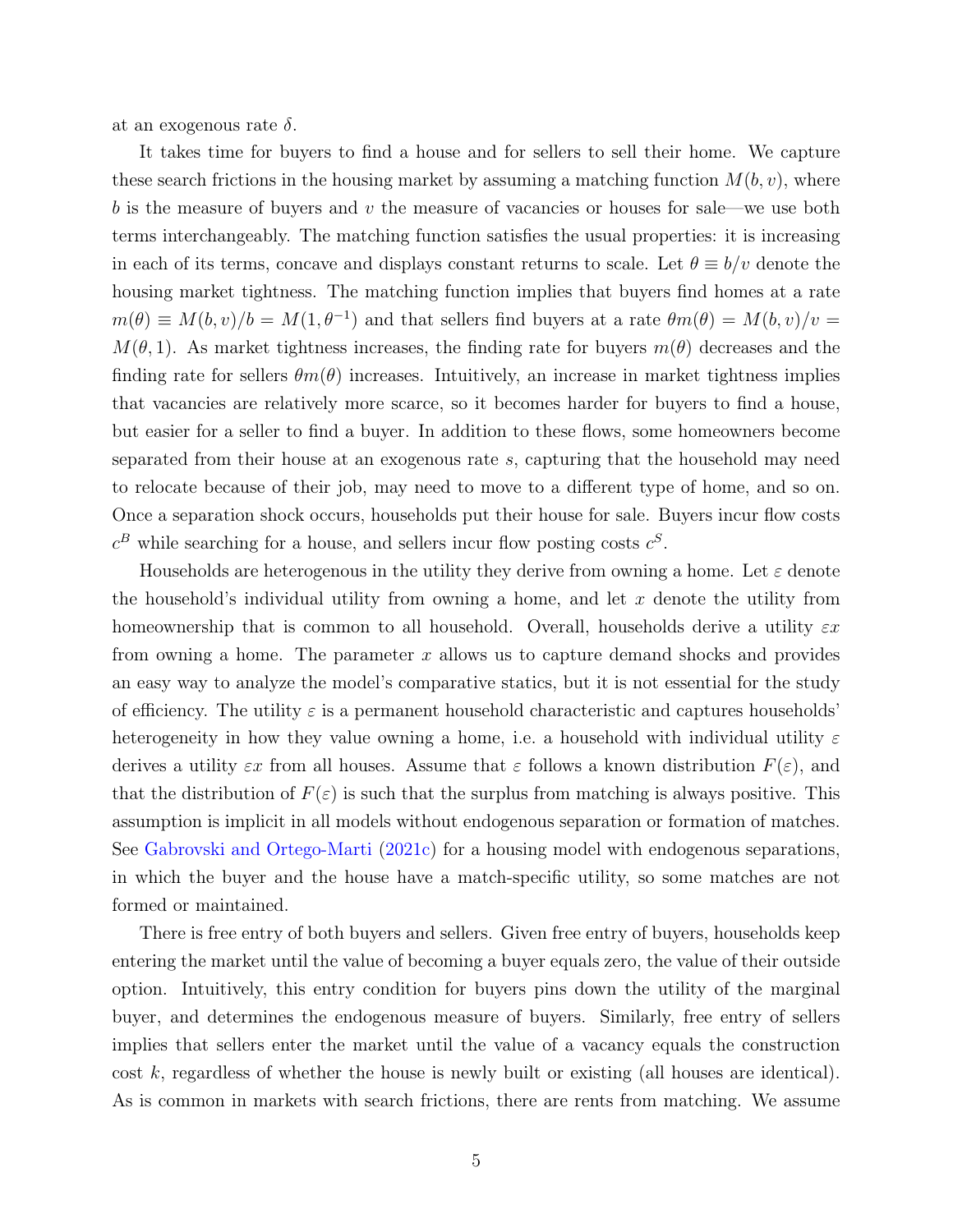that prices are determined by Nash Bargaining [\(Nash](#page-21-12) [\(1950\)](#page-21-12), [Rubinstein](#page-22-3) [\(1982\)](#page-22-3)), where  $\beta$ denotes the buyer's bargaining strength. Once a buyer and a seller are matched, the buyer pays the price  $p(\varepsilon)$  to the seller. As section [2.2](#page-6-0) below shows, the price depends on the size of the surplus and, therefore, the household's utility from owning a home  $\varepsilon$ .

Similar to many papers in the literature, we do not model the rental market and treat it as a separate market (see, for example, [Diaz and Jerez](#page-20-2) [\(2013\)](#page-20-2) and [Ngai and Tenreyro](#page-21-5) [\(2014\)](#page-21-5), among others). This assumption is well supported empirically by [Glaeser and Gyourko](#page-20-13) [\(2007\)](#page-20-13), who find that rental and owner occupied homes have very different characteristics, and that there is no arbitrage between both types of homes. In addition, [Bachmann and](#page-19-4) [Cooper](#page-19-4) [\(2014\)](#page-19-4) find that most flows are within each rental/owner category. In addition, flows from the owner to rental segment are acyclical, and turnover is unrelated to vacancies in the rental market. Overall, the empirical evidence supports the view that the rental market can be treated as a separate market.

#### <span id="page-6-0"></span>2.2 Equilibrium

Let  $B(\varepsilon)$  and  $H(\varepsilon)$  denote the value functions of a buyer and homeowner with utility  $\varepsilon$ , and V denote the value function of a vacancy. The values functions satisfy the following Bellman equations

<span id="page-6-2"></span><span id="page-6-1"></span>
$$
rB(\varepsilon) = \max\{0, -c^B + m(\theta)[H(\varepsilon) - B(\varepsilon) - p(\varepsilon)]\},\tag{1}
$$

$$
rH(\varepsilon) = \varepsilon x - s[H(\varepsilon) - V - B(\varepsilon)] - \delta[H(\varepsilon) - B(\varepsilon)].
$$
\n(2)

Intuitively, [\(1\)](#page-6-1) captures that buyers can choose whether to enter the housing market. When they search for a house, they incur flow costs  $c^B$ . At a rate  $m(\theta)$ , buyers find a house, pay the house price  $p(\varepsilon)$  and become a homeowner, which carries a net gain  $H(\varepsilon) - B(\varepsilon) - p(\varepsilon)$ . Equation [\(2\)](#page-6-2) captures that a homeowner derives a utility  $\varepsilon x$  from owning a house, which depends on her individual utility  $\varepsilon$  of owning a house. At a rate s a separation shock occurs, and the household lists her house for sale, which has a value  $V$ , and decides whether to become a buyer. At a rate  $\delta$  the house is destroyed, which implies a net loss of  $H(\varepsilon) - B(\varepsilon)$ .

The Bellman equation for a seller listing a house is

<span id="page-6-3"></span>
$$
rV = -c^s + \theta m(\theta) \int_{\varepsilon_R}^{\infty} (p(\varepsilon) - V) \frac{dF(\varepsilon)}{1 - F(\varepsilon_R)} - \delta V. \tag{3}
$$

Sellers incur flow costs  $c^S$  while they search for buyers. At a rate  $\theta m(\theta)$ , they meet a buyer from the distribution  $F(\varepsilon)/(1 - F(\varepsilon_R))$ . The vacancy is also subject to a destruction shock, which happens at a rate  $\delta$ .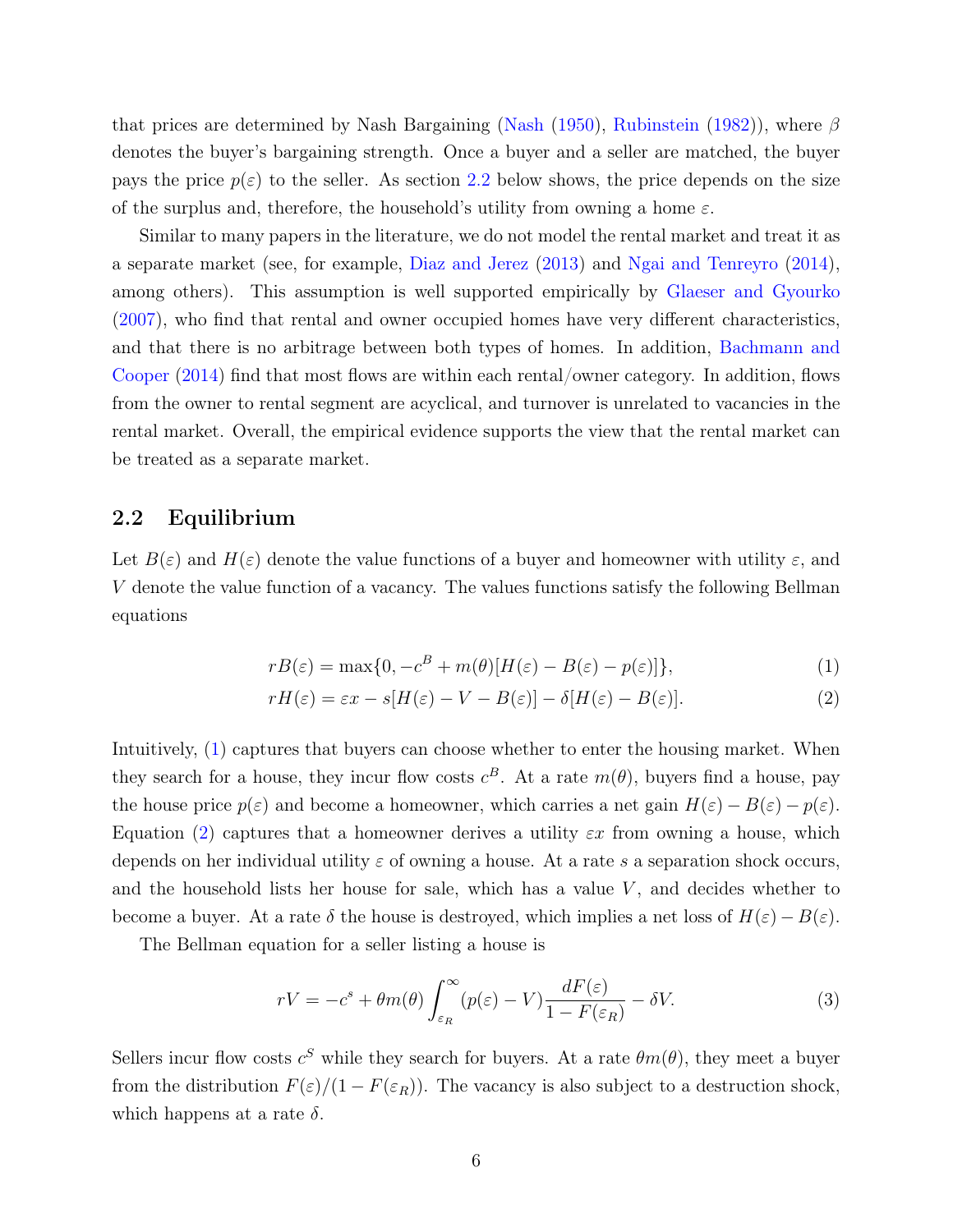The buyer and the seller split the surplus from matching according to Nash Bargaining. Let  $S^B(\varepsilon)$  and  $S^S(\varepsilon)$  denote the surplus of the buyer and seller when the buyer's valuation of homeownership is  $\varepsilon$ , and let  $S(\varepsilon) \equiv S^B(\varepsilon) + S^S(\varepsilon)$  denote the total surplus from matching. Prices solve the following Nash Bargaining problem

$$
p(\varepsilon) = \underset{p(\varepsilon)}{\arg \max} \left( S^B(\varepsilon) \right)^{\beta} \left( S^S(\varepsilon) \right)^{1-\beta}, \text{ for all } \varepsilon \ge \varepsilon_R. \tag{4}
$$

The first order condition to the above problem gives the Nash sharing rule

$$
\beta S^{S}(\varepsilon) = (1 - \beta)S^{B}(\varepsilon), \text{ for all } \varepsilon \ge \varepsilon_{R}.
$$
 (5)

In particular, the above sharing rule implies that the buyer extracts a fraction  $\beta$  of the surplus and the seller a fraction  $1 - \beta$ , i.e.  $S^B(\varepsilon) = \beta S(\varepsilon)$  and  $S^S(\varepsilon) = (1 - \beta)S(\varepsilon)$ .

Free entry of sellers implies that sellers enter the market until the value of a vacancy covers the construction costs  $k$ . On the buyer's side, households participate in the market as long as the value of being a buyer  $B(\varepsilon)$  is greater than zero. Given that  $B(\varepsilon)$  is strictly increasing in the utility  $\varepsilon$ , free entry of buyers implies that there exists a unique reservation utility  $\varepsilon_R$  that satisfies  $B(\varepsilon_R) = 0$ . Buyers with a utility  $\varepsilon \geq \varepsilon_R$  participate in the market. In sum, free entry of buyers and sellers imply

<span id="page-7-0"></span>
$$
V = k,\tag{6}
$$

$$
B(\varepsilon_R) = 0.\t\t(7)
$$

Intuitively, given a utility of the marginal buyer  $\varepsilon_R$ , free entry of sellers pins down the market tightness. Given the equilibrium market tightness, free entry of buyers pins down the marginal buyer  $\varepsilon_R$  and, therefore, the measure of buyers.

Combining the Bellman equations for the buyer and seller [\(1\)](#page-6-1) and [\(2\)](#page-6-2) with free entry for sellers  $V = k$  implies, for all  $\varepsilon \geq \varepsilon_R$ 

$$
S^{B}(\varepsilon) = \frac{\varepsilon x + c^{B} + sk + \beta m(\theta)k}{r + s + \delta + \beta m(\theta)} - p(\varepsilon),
$$
\n(8)

<span id="page-7-1"></span>
$$
S^S(\varepsilon) = p(\varepsilon) - k.\tag{9}
$$

Combining the above surpluses with the Nash bargaining rule [\(5\)](#page-7-0) gives the equilibrium price (PP) condition

(PP): 
$$
p(\varepsilon) = k + (1 - \beta) \left( \frac{\varepsilon x + c^B + sk + \beta m(\theta)k}{r + s + \delta + \beta m(\theta)} - k \right).
$$
 (10)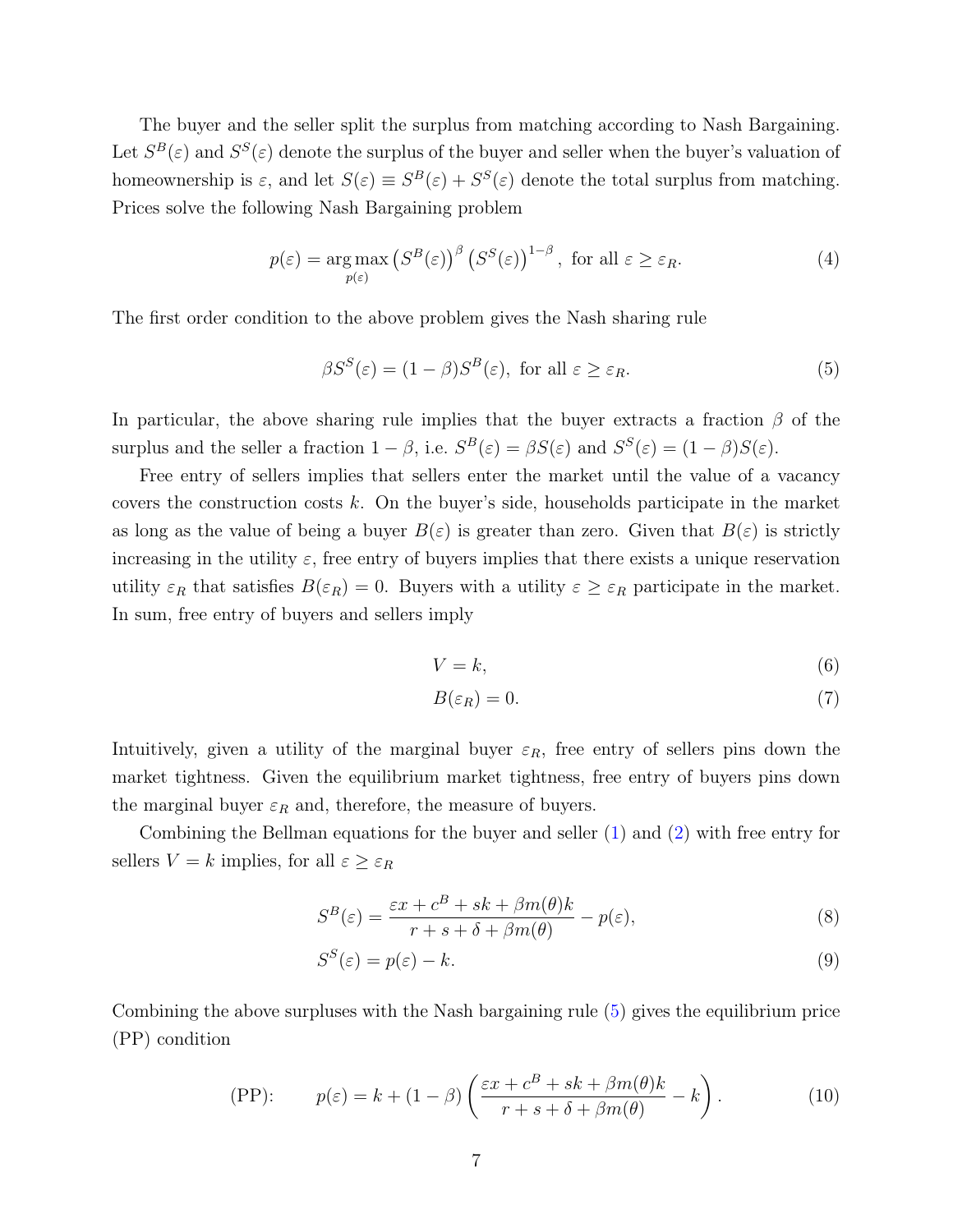Intuitively, due to Nash Bargaining sellers are compensated for their outside option, which equals the value of a house for sale k, and receive a share  $1 - \beta$  of the surplus.

Free entry of sellers  $V = k$ , together with the Bellman equation for a vacancy [\(3\)](#page-6-3) gives the Housing Entry (HE) condition

<span id="page-8-0"></span>(HE): 
$$
\frac{(r+\delta)k + c^S}{\theta m(\theta)} = \bar{p} - k,
$$
 (11)

where  $\bar{p} \equiv \int_{\varepsilon_R}^{\infty} p(\varepsilon) dF(\varepsilon) / (1 - F(\varepsilon_R))$  is the observed average price. Intuitively, the left hand-side captures the expected costs from finding a buyer, which include the search costs c<sup>S</sup> and the user cost  $(r + \delta)k$  for the expected duration of the vacancy  $1/(\theta m(\theta))$ . The right-hand side corresponds to the expected seller's surplus, after taking into account the distribution of buyers' valuation in the market. The Housing Entry (HE) condition captures that developers keep entering the market until the expected cost of finding a buyer equals the expected surplus from selling the house. Integrating prices in [\(10\)](#page-7-1) and substituting into  $(11)$  gives

(12) 
$$
\frac{(r+\delta)k + c^S}{\theta m(\theta)} = (1-\beta) \left[ \frac{\bar{\varepsilon}x + c^B - (r+\delta)k}{r+s+\delta+\beta m(\theta)} \right]
$$

where  $\bar{\varepsilon} \equiv E(\varepsilon | \varepsilon \geq \varepsilon_R) = \int_{\varepsilon_R}^{\infty} \varepsilon dF(\varepsilon)/(1 - F(\varepsilon_R)).$ 

Free entry  $B(\varepsilon_R) = 0$  gives the Buyer's Entry (BE) condition

<span id="page-8-2"></span><span id="page-8-1"></span>
$$
\text{(BE):} \qquad \frac{c^B}{m(\theta)} = \beta \left[ \frac{\varepsilon_R x - (r + \delta)k}{r + s + \delta} \right]. \tag{13}
$$

Intuitively, the above equation captures that buyers keep entering the market until the marginal buyer's expected cost of finding a home (the left-hand side of [\(13\)](#page-8-1)) equals the buyer's surplus of being a homeowner, which equals the present discounted value of the return  $\varepsilon_R$  net of the user cost  $(r + \delta)k$ , using the effective discount is  $r + s + \delta$ . The BE condition corresponds to the Beveridge Curve in the housing market. It plays a similar role to the BE condition in [Gabrovski and Ortego-Marti](#page-20-0) [\(2019\)](#page-20-0) and determines the measure of buyers, given the equilibrium market tightness that satisfies the HE condition [\(12\)](#page-8-2).

### 2.3 Entry of buyers and the Beveridge Curve

The BE curve defines a relationship between the measure of buyers and vacancies, and corresponds to the Beveridge Curve in the housing market. Although the BE curve may be downward sloping for some combination of parameters, it is clearly upward sloping for any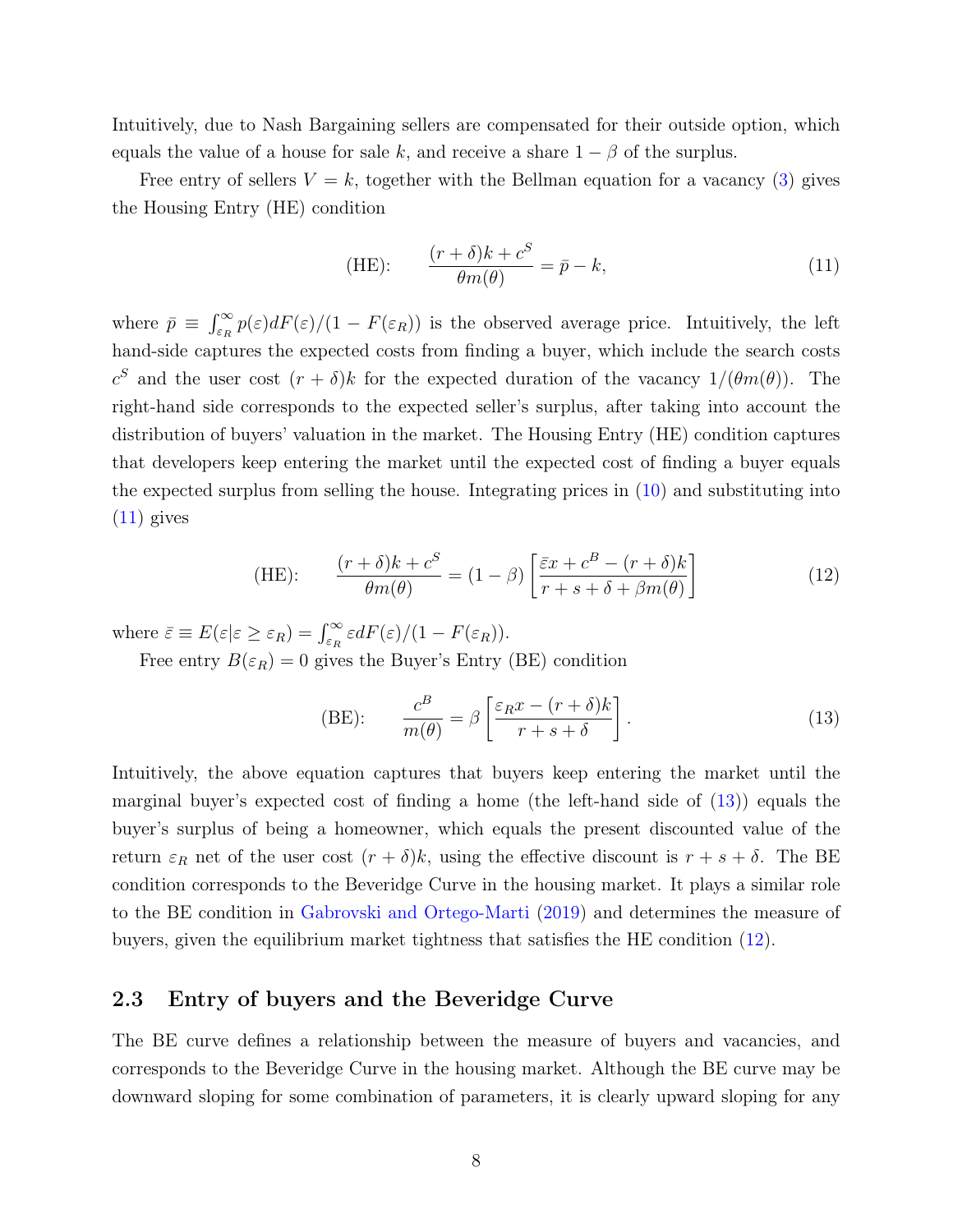standard calibration. As in [Gabrovski and Ortego-Marti](#page-20-0) [\(2019\)](#page-20-0), the double (endogenous) entry of buyers and vacancies is what allows the model to match the stylized facts of the housing market, in particular the positive correlation between buyers and vacancies, eventhough the entry mechanism in this paper is driven by heterogeneity, whereas it is driven by congestion in the cost of searching in [Gabrovski and Ortego-Marti](#page-20-0) [\(2019\)](#page-20-0).

The slope of the BE curve depends on two opposite effects. On the one hand, more vacancies lowers market tightness, which makes it easier for buyers to find a house and induces entry of buyers. On the other hand, as buyers find homes more quickly the stock of buyers depletes, which is the usual mechanism in search models of housing without buyer entry—and which delivers a counterfactual downward sloping Beveridge Curve in the absence of endogenous buyers' entry. Whether the BE Curve is upward sloping depends on which effect dominates. Given housing market flows and for a standard calibration, the first effect dominates and the BE curve is upward sloping, consistent with the housing market stylized facts. By contrast, the Beveridge Curve in labor markets is downward sloping. Relative to the housing market, entry into the labor market is not as sensitive as in the housing market, which is likely a reflection of how essential labor income is for households' wealth accumulation—for the vast majority of households, most of their wealth comes from labor income.

To see this more clearly, let h denote the homeownership rate, i.e. the fraction of households participating in the market who own a home. The number of buyers is then given by

$$
b = N(1 - F(\varepsilon_R))(1 - h). \tag{14}
$$

where  $N$  is the large measure of potential buyers and is constant. Increasing vacancies lowers market tightness  $\theta$ , which lowers the utility of the marginal buyer  $\varepsilon_R$ , i.e. there is more entry of buyers. This effect leads to a positive correlation between buyers b and vacancies v. However, a lower  $\theta$  lowers the fraction of market participants who are buyers  $1-h$ , since they find homes more quickly. Whether the BE curve describes a positive of negative relationship between buyers and vacancies depends on which effect dominates.

Using that in the steady state the flows into homeownership equal the flows out of it gives that

$$
h = \frac{m(\theta)}{m(\theta) + s + \delta}.\tag{15}
$$

Let  $\alpha \equiv -m'(\theta) \cdot \theta/m(\theta) > 0$  denote the elasticity of the matching rate  $m(\theta)$  and  $f(\varepsilon)$  the pdf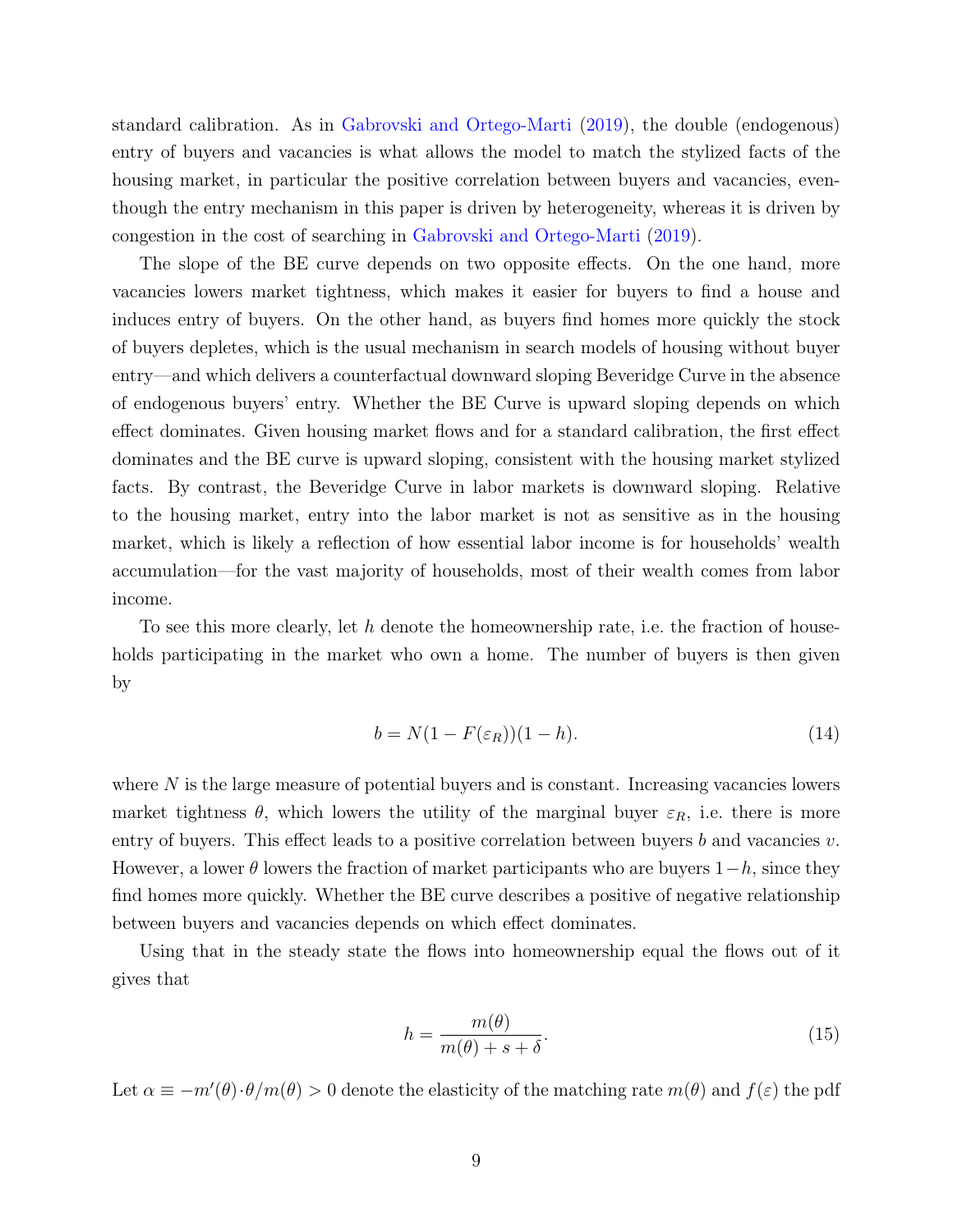of the distribution  $F(\varepsilon)$ . Log-differentiating the above expressions and totally differentiating the (BE) curve gives the following elasticity  $\epsilon_{b,v} \equiv (db/dv) \cdot (v/b)$  of buyers with respect to vacancies

$$
\epsilon_{b,v} = -\frac{\Delta(\theta, \varepsilon_R)}{1 - \Delta(\theta, \varepsilon_R)},\tag{16}
$$

where  $\Delta(\theta, \varepsilon_R)$  is given by

$$
\Delta(\theta, \varepsilon_R) = \alpha \left[ -\frac{f(\varepsilon_R)\varepsilon_R}{1 - F(\varepsilon_R)} \frac{\frac{c^B}{m(\theta)}}{\frac{c^B}{m(\theta)} + \frac{(r+\delta)k}{r+s+\delta}} + \frac{m(\theta)}{m(\theta) + s + \delta} \right].
$$
\n(17)

Using the (BE) condition [\(13\)](#page-8-1) to substitute  $\varepsilon_R \equiv \varepsilon_R(\theta)$  gives an expression that depends only on  $\theta$  and parameters. Given any standard calibration  $\Delta(\theta, \varepsilon_R(\theta)) < 0$ , for all  $\theta > 0$ , which implies an upward-sloping BE curve. In addition, in the quantitative section [5](#page-13-0) we show that in response to demand and supply shocks, buyers and vacancies move in the same direction, which is what allows the model to match the stylized facts of the housing markets.

### 3 The social planner's allocation

The social planner faces two externalities. First, there are the usual congestion and thick market externalities in markets with search frictions. When sellers list a house for sale, they do not internalize that this makes it harder for other sellers to find a buyer (congestion externality) and easier for buyers to find a house (thick market externality). Second, the planner faces is a composition externality. When buyers decide whether to participate in the market, they do not internalize that they worsen the distribution of utilities. As more households participate in the market, they value housing less. The average utility, and therefore surplus, in the economy declines as more households participate in the market. When the planner internalizes both externalities, the Hosios-Mortensen-Pissarides condition is not sufficient to restore the efficient allocation. Intuitively, this condition controls for the congestion externality, but an additional policy is required to restore entry of buyers to the efficient level.

Let c denote new construction and  $\hat{h}$  denote the number of homeowners. As before, N is a constant large measure of potential buyers. We express buyers as a function of the total measure of homeowners  $\hat{h}$  instead of using the fraction of market participants who are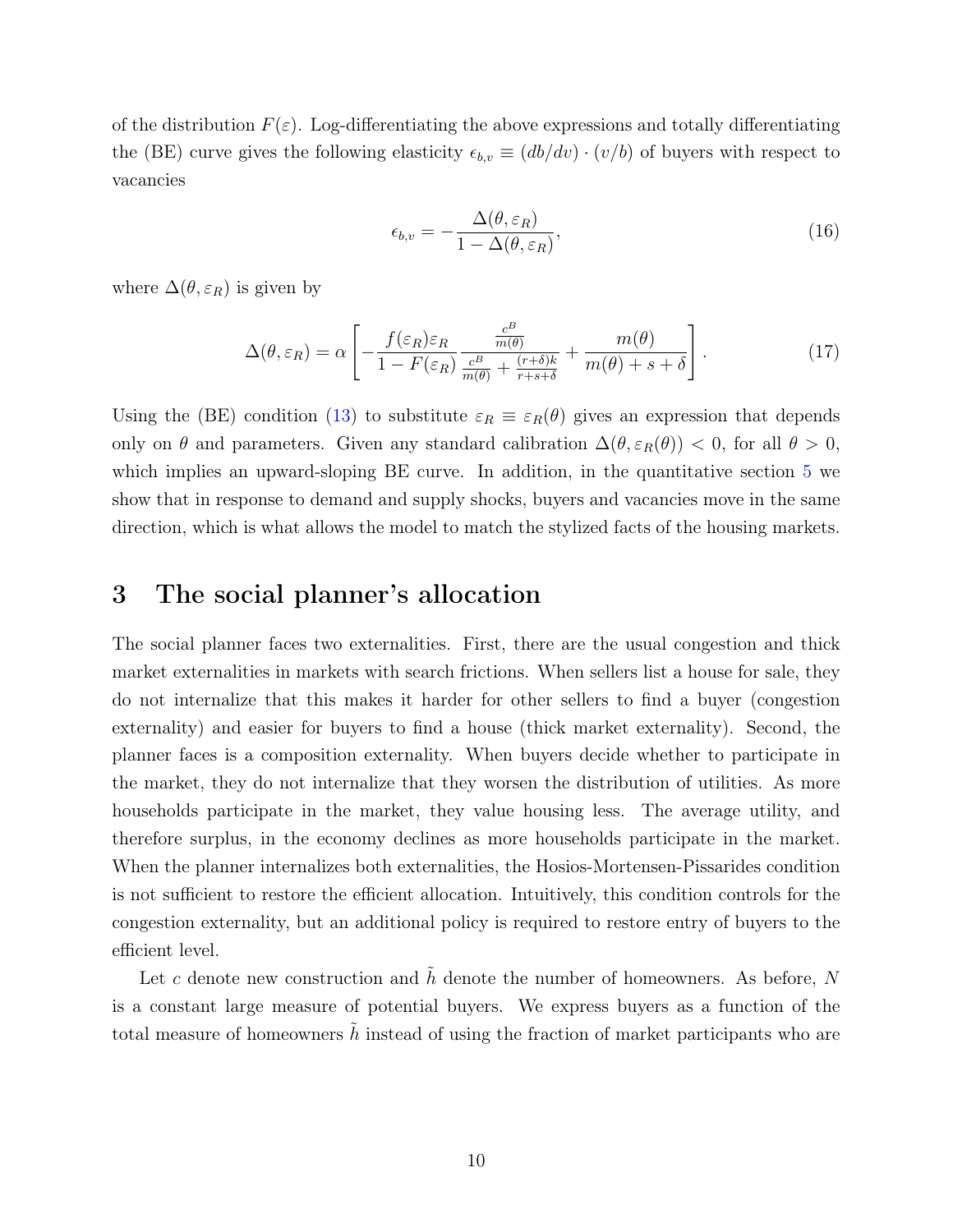homeowners  $h$ , as it simplifies the derivations. The planner maximizes

$$
\max_{h,v,\theta,\varepsilon_R,c} \int_0^\infty e^{-rt} \left\{ \left( \int_{\varepsilon_R}^\infty \varepsilon x \frac{dF(\varepsilon)}{1 - F(\varepsilon_R)} \right) \tilde{h} - [N(1 - F(\varepsilon_R)) - \tilde{h}] c^B - v c^S - c k \right\} dt \tag{18}
$$

subject to

$$
\dot{\tilde{h}} = v\theta m(\theta) - (s+\delta)\tilde{h},\tag{19}
$$

$$
\dot{v} = e + sh - \delta v - v\theta m(\theta),\tag{20}
$$

<span id="page-11-0"></span>
$$
N(1 - F(\varepsilon_R)) - \tilde{h} = \theta v.
$$
\n<sup>(21)</sup>

The social planner maximizes the present discounted value of the overall utility from homeownership, taking into account households heterogenous valuations and the amount of entry, net of buyers' search cost, vacancy cost and construction costs. The constraints on the planner's problem include the law of motions for homeownership and vacancies, and the relationship between buyers, vacancies and market tightness.<sup>[2](#page-0-0)</sup>

In the steady state, the first order conditions of the planners give the optimal allocation  $\{\theta, \varepsilon\}$ , which is determined by

$$
\frac{(r+\delta)k + c^S}{\theta m(\theta)} = \alpha \left\{ \frac{[(1-h)\bar{\varepsilon} + h\varepsilon_R]x - (r+\delta)k}{r+s+\delta} \right\},\tag{22}
$$

<span id="page-11-1"></span>
$$
\frac{c^B}{m(\theta)} = \left(\frac{1-\alpha}{\alpha}\right) \frac{(r+\delta)k + c^S}{\theta m(\theta)} - \frac{xh(\bar{\varepsilon} - \varepsilon_R)}{m(\theta)}.
$$
\n(23)

The appendix includes the derivation. Comparing the planner's first-order conditions with the corresponding HE and BE conditions in the decentralized economy [\(12\)](#page-8-2) and [\(13\)](#page-8-1) shows that the Hosios condition does not restore efficiency. The optimal allocation reflects that the planner does not only care about the marginal buyer, she is also concerned about the average composition of buyers. By contrast, in the decentralized equilibrium only the marginal buyer matters for entry. When making their decision on whether to enter the housing market, households simply evaluate whether their utility of owning a home yields a positive value of becoming a buyer, i.e. they compare their  $\varepsilon$  to the marginal value  $\varepsilon_R$ . If their utility  $\varepsilon$  is greater than the marginal value  $\varepsilon_R$  they enter the market. They do not internalize the effect of their entry on the composition of buyers, which affects the overall surplus in matches. Therefore, the decentralized equilibrium is inefficient even when the Hosios-Mortensen-Pissarides condition is satisfied, because of the additional composition externality.

<sup>&</sup>lt;sup>2</sup>Obviously, using the last constraint to replace  $\theta$  and then solving the planner's problem gives the same solution, but the above problem makes the exposition more intuitive.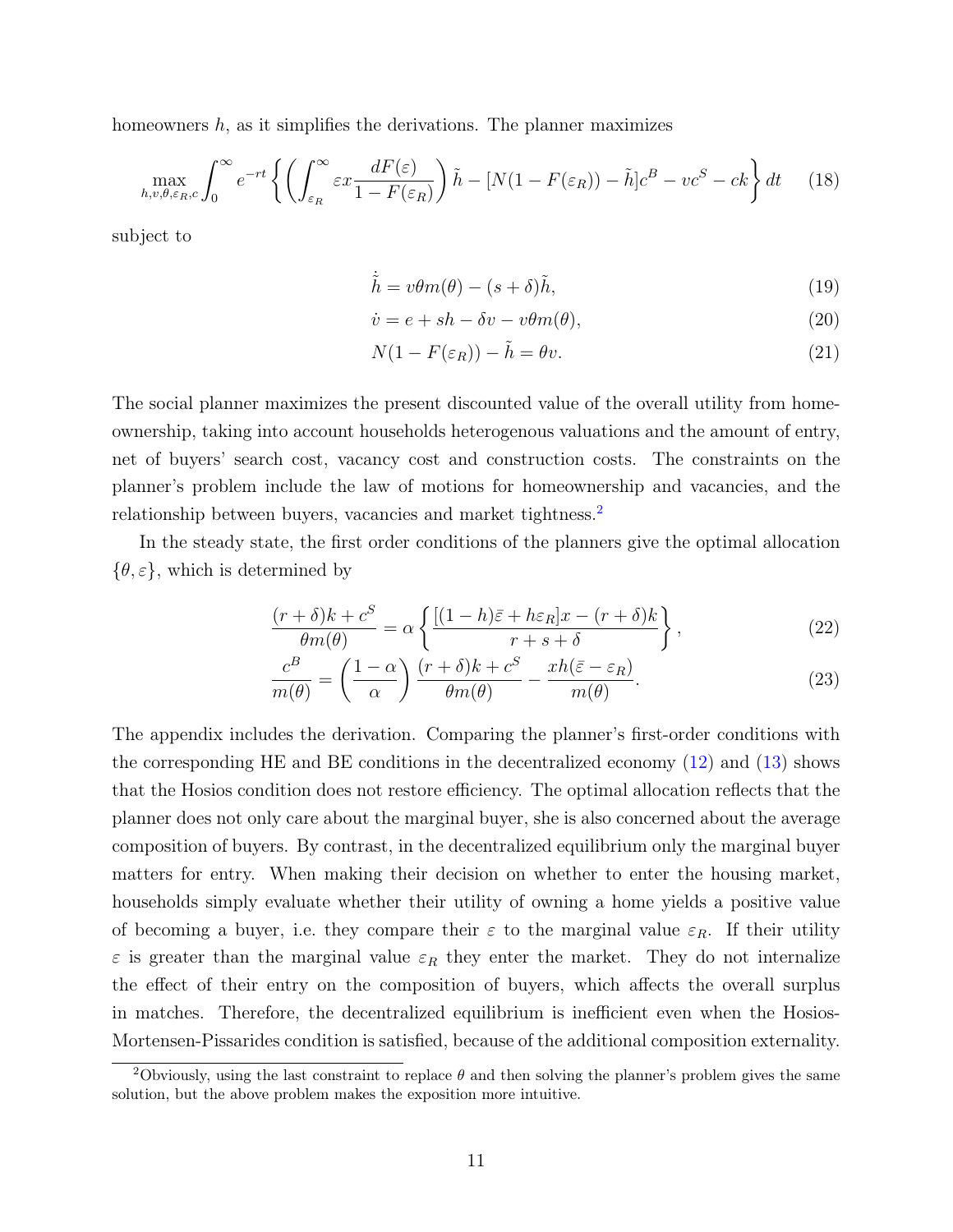### 4 Decentralized economy with housing policies

In this section we derive the equilibrium in the decentralized economy with housing market policies. We consider four housing policies. First, homeowners pay property taxes  $\tau_p$  on their home. Second, buyers pay taxes  $\tau_b$  when they purchase a house. On the seller side, sellers pay a tax  $\tau_s$  upon selling the house, which we assume applies to the net price  $p(\varepsilon) - V$ . Finally, construction may be taxed or subsidized at a rate  $\tau_k$ , where  $\tau_k > 0$  corresponds to a tax on construction and  $\tau_k < 0$  to a subsidy. The rest of the environment is the same as in section [2.](#page-4-0) The Bellman equations are given by

$$
rB(\varepsilon) = -c^B + m(\theta)[H(\varepsilon) - B(\varepsilon) - (1 + \tau_b)p(\varepsilon)],\tag{24}
$$

$$
rH(\varepsilon) = \varepsilon x - \tau_p p(\varepsilon) - s(H(\varepsilon) - V - B(\varepsilon)) - \delta(H(\varepsilon) - B(\varepsilon)),\tag{25}
$$

$$
rV = -c^{S} + \theta m(\theta)(1 - \tau_{s}) \int_{\varepsilon_{R}}^{\infty} (p(\varepsilon) - V) \frac{dF(\varepsilon)}{1 - F(\varepsilon_{R})} - \delta V.
$$
 (26)

The equilibrium is derived following the same procedure as in section [2.](#page-4-0) Free entry of buyers and sellers implies that

$$
B(\varepsilon_R) = 0,\t\t(27)
$$

$$
V = (1 + \tau_k)k.\tag{28}
$$

The surplus of buyers and sellers are given by

$$
S^{B}(\varepsilon) = H(\varepsilon) - B(\varepsilon) - (1 + \tau_b)p(\varepsilon), \qquad (29)
$$

$$
S^{S}(\varepsilon) = (1 - \tau_{S})(p(\varepsilon) - V). \tag{30}
$$

Let  $\tilde{\tau} \equiv \tau_b + \tau_p/(r + s + \delta)$  denote the effective tax rate for buyers, which captures that the buyer pays a fraction  $\tau_b$  of the price when she buys the house and a fraction  $\tau_p$  while she owns a house, with a present discounting value of  $\tau_p/(r+s+\delta)$ . Given that  $\partial S^B(\varepsilon)/\partial p(\varepsilon) = -(1+\tilde{\tau})$ and  $\partial S^{S}(\varepsilon)/\partial p(\varepsilon) = (1 + \tau_s)$ , the Nash Bargaining first order conditions imply

$$
S^{B}(\varepsilon) = (1 - \tilde{\beta})S(\varepsilon),\tag{31}
$$

$$
S^S(\varepsilon) = \tilde{\beta} S(\varepsilon),\tag{32}
$$

where  $S(\varepsilon) \equiv S^B(\varepsilon) + S^S(\varepsilon)$  and  $\tilde{\beta} \equiv \beta(1 - \tau_S)/[(1 - \beta)(1 + \tilde{\tau}) + \beta(1 - \tau_S)]$  is the effective bargaining weight. This is a notable difference compared to the equilibrium without policies. The housing market policies  $\tau_b$ ,  $\tau_p$  and  $\tau_s$  now affect the size of the surplus. Consider for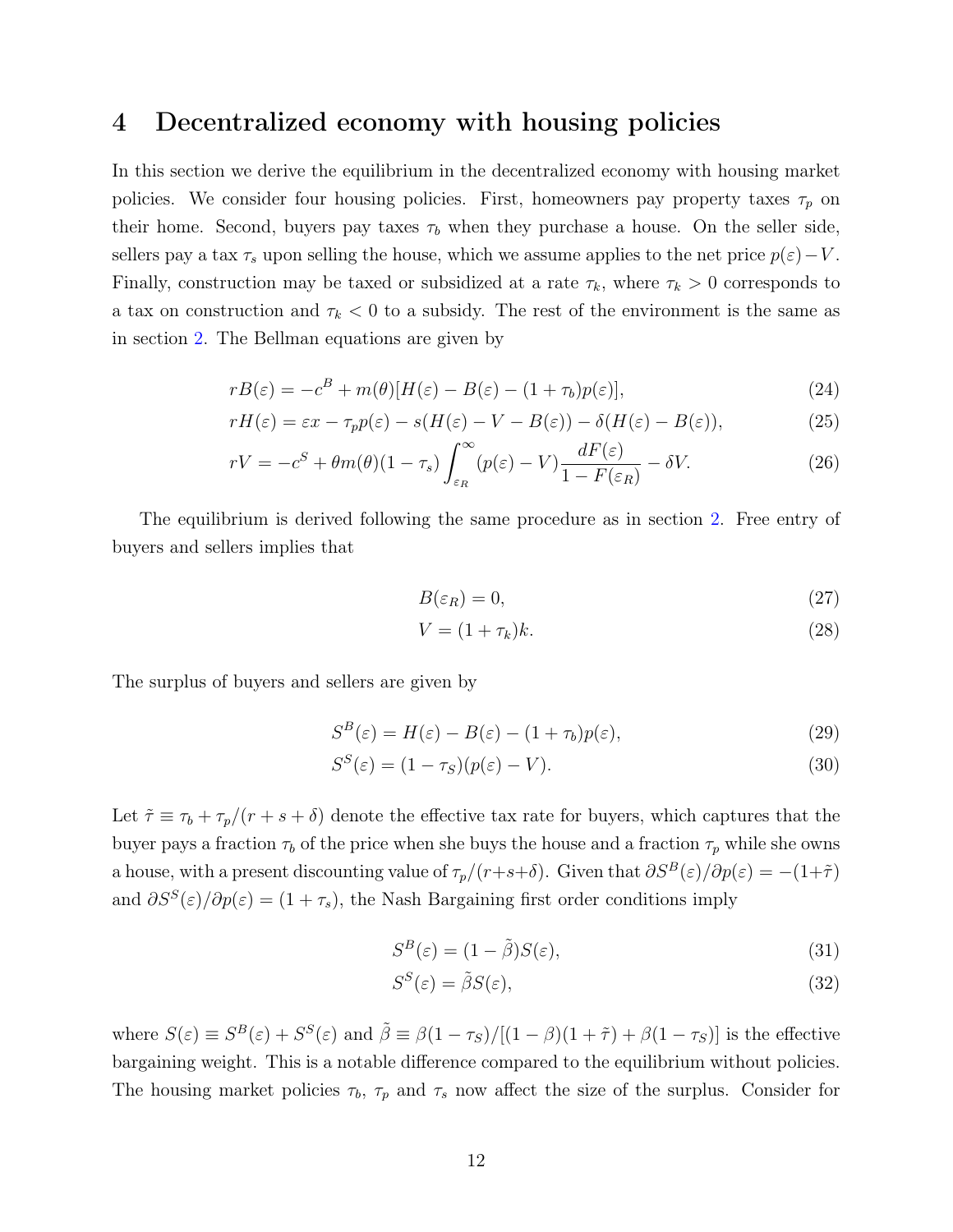example property taxes. Intuitively, if the buyer pays a higher price, part of the surplus is lost because the homeowner pays higher property taxes, which reduces the size of the surplus. The Nash Bargaining solution takes into account the effect of a change in the price on the surplus, given the housing market policies. The effective weights in the Nash Bargaining solution capture the effect of the tax rates on the surplus. A similar result emerges with labor market policies [\(Lagos](#page-21-13) [\(2006\)](#page-21-13), [Pissarides](#page-22-0) [\(2000\)](#page-22-0) and [Ortego-Marti](#page-21-14) [\(2020\)](#page-21-14)).

Following the same steps as in section [2](#page-4-0) gives the following equilibrium conditions

$$
p(\varepsilon) = \frac{\tilde{\beta}[\varepsilon + c^B + s(1 + \tau_k)k] + (1 - \tilde{\beta})(r + s + \delta + m(\theta))(1 - \tau_s)(1 + \tau_k)k}{r + s + \delta + (1 - \tilde{\beta})m(\theta) - \tau_s(1 - \tilde{\beta})(r + s + \delta + m(\theta)) + \tilde{\tau} + \tilde{\beta}(r + s + \delta)},
$$
(33)

$$
\frac{(r+\delta)(1+\tau_k)k+c^S}{\theta m(\theta)(1-\tau_s)} = \bar{p} - (1+\tau_k)k,\tag{34}
$$

$$
\frac{c^B}{m(\theta)} = (1 - \tau_s)(1 - \tilde{\beta}) \left[ \frac{\varepsilon_R x + s(1 + \tau_k)k - (1 + \tilde{\tau})(1 + \tau_k)k}{(r + s + \delta)[(1 - \tilde{\beta})(1 - \tau_s) + \tilde{\beta}(1 + \tilde{\tau})]} \right].
$$
\n(35)

Setting  $\tau_b = \tau_p = \tau_s = \tau_k = 0$  gives the equilibrium conditions in the decentralized economy without policies in section [2.](#page-4-0)

## <span id="page-13-0"></span>5 Quantifying inefficiency in the housing market

We explore the quantitative implications of the model in a numerical exercise. To begin our exercise, we introduce the calibration strategy and the resulting equilibrium. Next, we gauge the quantitative size of the externalities by comparing the benchmark equilibrium with the planner's socially optimal allocation. We further compare the benchmark to the equilibrium absent any government intervention. The exercise concludes with an exploration of the optimal policies that implement the planner's allocation in the decentralized economy.

Following [Gabrovski and Ortego-Marti](#page-20-3) [\(2021a\)](#page-20-3) we set  $r = 0.012$  so as to match an annual discount factor of 0.953. We further set  $\delta = 0.004$  to match an annual housing depreciation rate of 1.6% [\(Van Nieuwerburgh and Weill](#page-22-4) [\(2010\)](#page-22-4)). The matching function is assumed to be Cobb-Douglas with  $m(\theta) = \mu \theta^{-\alpha}$ . We set the elasticity  $\alpha = 0.16$  following the evidence in [Genesove and Han](#page-20-7) [\(2012\)](#page-20-7). The utility distribution is postulated to be Pareto with a shape parameter  $\tilde{\alpha}$  and a minimum utility normalized to  $\underline{\varepsilon} = 1$ . We further normalize x to unity. The development tax  $\tau_k$  is set to zero. We set the profit tax rate for the seller to 3.65% which is the average effective tax rate for the Real Estate Developer firms for the years 2014 — 2019 as reported by Aswath Damodaran.[3](#page-0-0) The Tax Foundation in its "Facts and Figures

<sup>3</sup>The data can be found at [http://people.stern.nyu.edu/adamodar/New\\_Home\\_Page/dataarchived.](http://people.stern.nyu.edu/adamodar/New_Home_Page/dataarchived.html) [html](http://people.stern.nyu.edu/adamodar/New_Home_Page/dataarchived.html). We exclude 2018 for which there is no data on taxes paid.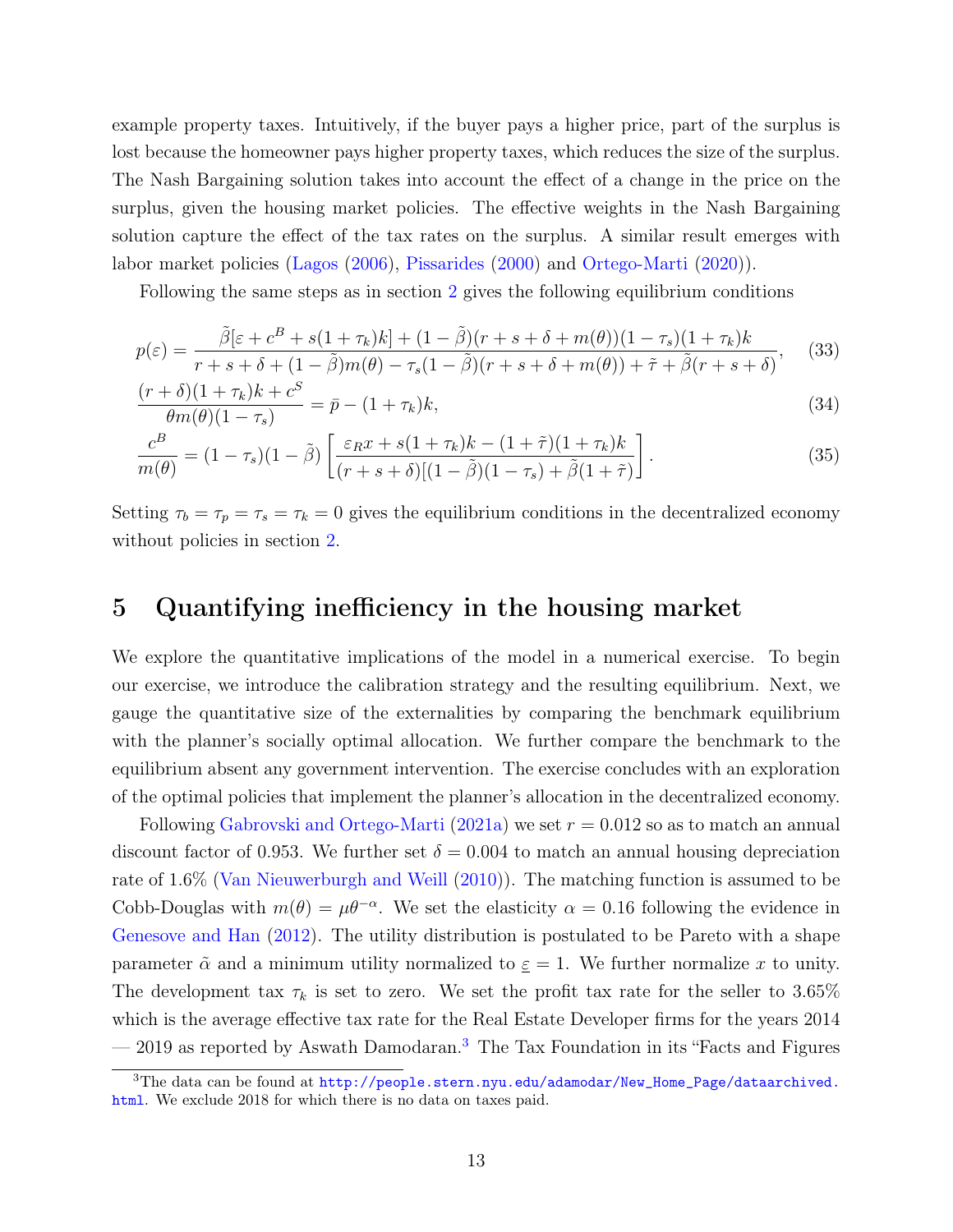2018" reports an effective annual property tax rate for the United States of 1.13% so we set  $\tau_p = 0.0028$ . The median real estate transfer tax rate reported by the National Association of Realtors is 0.16% and so we set  $\tau_b = 0.0016$ . Lastly, we normalize the size of the market and set  $b = 1$ .

To calibrate  $c^B$  and  $c^S$  we target expected costs for the buyer and seller equal to 8% and 5.1% of the average house price, following [Ghent](#page-20-14) [\(2012\)](#page-20-14). We target a time-to-sell of 1.76 quarters which is the average of the Median Number of Months on Sales Market reported by the U.S. Bureau of Census for the period of 1987:1 — 2017:4. We also set the time-to-buy to be equal to the time to sell following [Gabrovski and Ortego-Marti](#page-20-0) [\(2019\)](#page-20-0), [Gabrovski and](#page-20-3) [Ortego-Marti](#page-20-3) [\(2021a\)](#page-20-3) and the evidence in [Genesove and Han](#page-20-7) [\(2012\)](#page-20-7). These two targets yield  $\mu$  and k. [Ngai and Sheedy](#page-21-6) [\(2020\)](#page-21-6) calculate a listing rate, given by the number of new listings on the market divided by the stock of owner-occupied houses not already for sale, equal to 1.667%. This target implies a separation rate of  $s = 0.0126$ . [Kotova and Zhang](#page-21-3) [\(2020\)](#page-21-3) report housing price dispersion of 16.84%. The authors further attribute 14.67% of that to buyer heterogeneity. Using these estimates we can back out an implied mean-min ratio for prices equal to 1.0884. This yields  $\tilde{\alpha} = 1.2698$ . It turns out that one can normalize  $\varepsilon_R$  as it acts as a scaling variable. Accordingly we set  $\varepsilon_R = 10.1307$  so that the average equilibrium price is 491.2, the average price in thousands of dollars reported in [Kotova and](#page-21-3) [Zhang](#page-21-3) [\(2020\)](#page-21-3). This normalization, together with the buyer entry condition allows us to can back out  $\beta = 0.2994$ . Lastly, we normalize  $b = 1$  which yields the population parameter  $N = 668.49$ . Table [1](#page-23-0) summarizes the calibration.

Given the model's calibration we compute the benchmark equilibrium, the planner's socially optimal allocation, and the equilibrium absent any government intervention. We summarize the results in table [2.](#page-24-0) The benchmark equilibrium features a vacancy rate of 2.83%. This is very close to the empirically observed vacancy rate for the U.S. of  $1.9\%$ .<sup>[4](#page-0-0)</sup> Our model also matches very well the data on construction: the construction rate in our model is 0.4% whereas the one in the data is 0.27%.<sup>[5](#page-0-0)</sup> Turning our attention to the efficient allocation, the planner finds it optimal to reduce the time-to-sell by almost half. This is achieved by increasing the number of buyers by 13.65% and reducing the number of vacancies by 41.51%. Intuitively the congestion externality induces over-creation of vacancies in equilibrium so the

<sup>4</sup>To obtain the vacancy rate for the U.S. we have averaged out the Homeowner Vacancy Rate reported by the United States Census Bureau for the period 1987:1 — 2017:4.

<sup>5</sup>We calculate the construction rate as the ratio of new construction to the total stock of houses. In the model's steady state this ratio is given by  $\delta$ . To compute the empirical counterpart of this moment we take the average ratio in the data for the period 1987:1 — 2017:4. The data on new construction is taken from the New Privately-Owned Housing Units Completed series by U.S. Census Bureau and U.S. Department of Housing and Urban Development and the data on the stock of homes from the All Housing Units series reported in the Housing Vacancy Survey of the U.S. Census Bureau.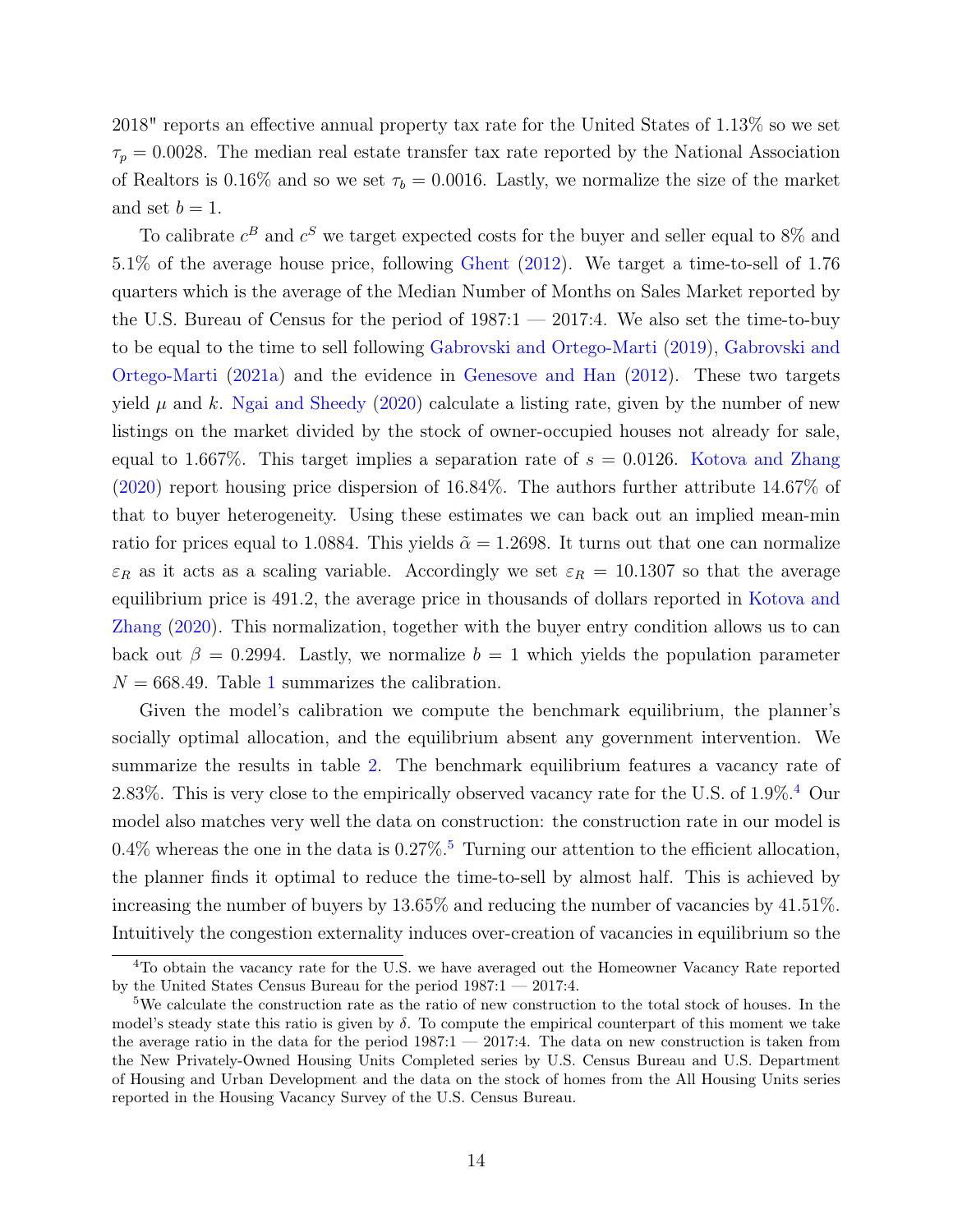planner wants to correct for that. At the same time, the composition externality leads to a sub-optimally low home-ownership rate in equilibrium. Because of that the planner instructs a higher number of households to enter the market. The resulting optimal vacancy rate is 1.64%. Absent government policies the equilibrium features vacancy rates and time-to-sell that are closer to the efficient ones. At the same time, the number of buyers, homeowners, and vacancies overshoot their socically optimal levels. As a result, our model predicts that the effect of the calibrated market policies is unclear: they do not necessarily push the equilibrium closer or further to the socially optimal allocation.

Because our model features two externalities: the congestion and composition externalities, in general the planner needs to use two or more policies to implement the socially optimal allocation. Given the taxes in our model such implementation can be achieved in infinitely many ways. For the purposes of exposition we focus on two possible implementations: i) a combination of taxes on housing development and profits; ii) a combination of taxes on profits and taxes on homeowners. If the planner is to implement the optimal allocation using taxes on only the supply side of the market, then she needs to impose about a 50% profit tax rate and needs to subsidize housing construction at a rate of 4.41%. If the planner is to implement the social optimum by a combination of  $\tau_s$  and  $\tilde{tau}_{\mu_b}$ , then the optimal tax rate for sales is about 51% and the optimal tax rate for homeowners is about 7.14%.

### <span id="page-15-0"></span>6 Extensions: buyer entry with increasing search costs

This section studies efficiency with a mechanism of entry similar to [Gabrovski and Ortego-](#page-20-0)[Marti](#page-20-0) [\(2019\)](#page-20-0) and shows that the results are similar to previous sections. This extension shows shows that the exact mechanism of entry is not essential, the composition externality is still present. Households are now homogenous in how much they value homeownership, i.e. they all derive a common utility x from owning a home. Comparing the decentralized and optimal allocation in this environment illustrates even more clearly why the Hosios condition does not restore efficiency. It also allows us to find quantitatively how efficiency depends on the elasticity of buyers' entry with respect to movements in other housing market variables. However, for quantitative purposes we prefer the environment in which entry is driven by heterogeneity, because it allows us to use data on prices dispersion to calibrate buyers' entry more precisely. Intuitively, entry with heterogeneity is determined by the distribution of households heterogeneity, which we can match using house price data—more specifically, house price dispersion.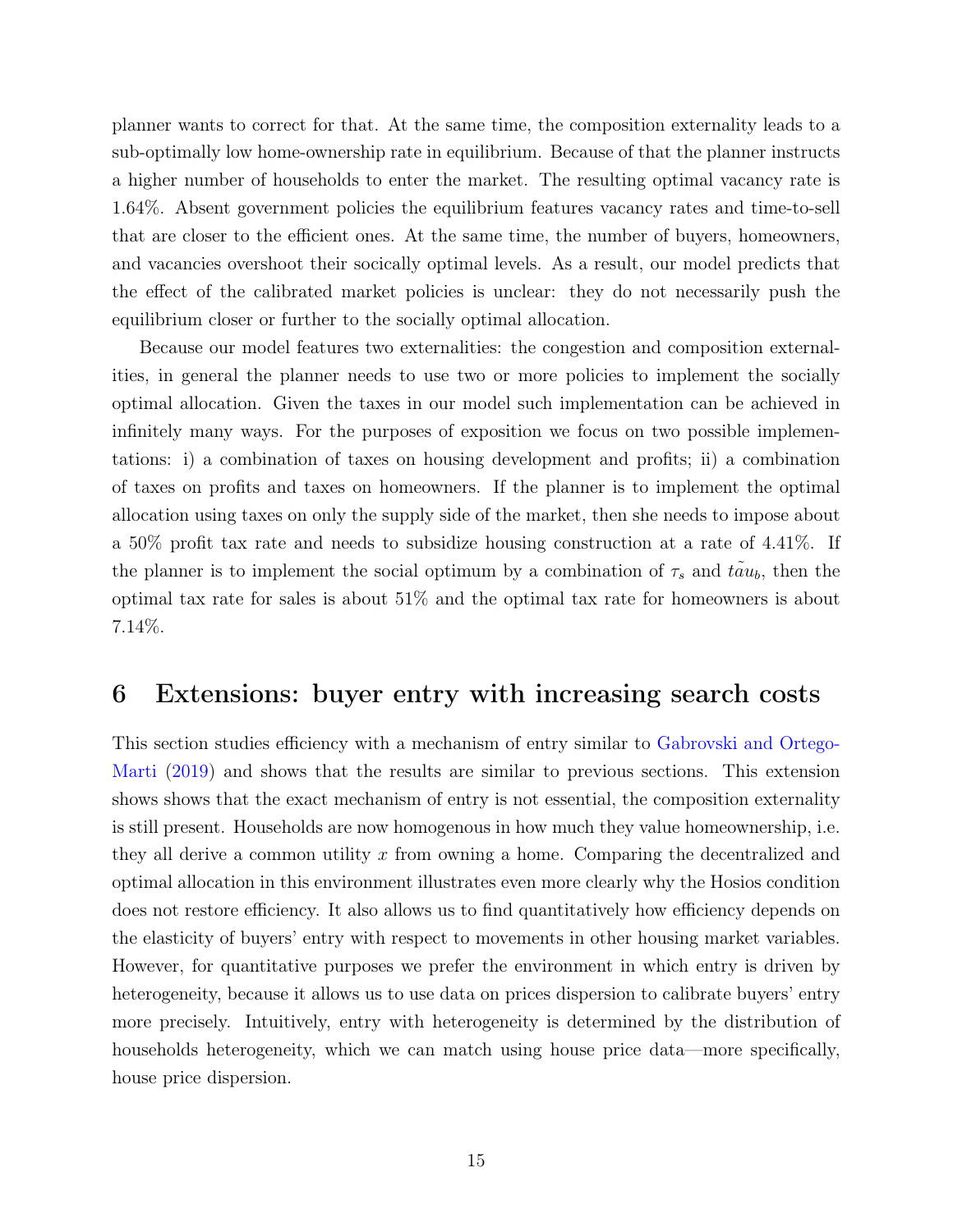### 6.1 The decentralized economy

Entry is now driven by increasing search costs for buyers. Assume that households must secure the services of a realtor to start searching for a house. Searching for houses is costly for the realtor. The realtor's cost of servicing b buyers is given by  $\bar{c}b^{\gamma+1}/(\gamma+1)$ , which is consistent with many findings in the real estate literature [\(Sirmans and Turnbull](#page-22-5) ([1997\)](#page-22-5)). In exchange for their realtor services, the realtor charges a fee  $c^B$ , so the realtor's revenue is  $bc^B$ . Profit maximization implies that the fee is given by  $c^B(b) = \bar{c}b^{\gamma}$ , which is increasing in the number of buyers. Intuitively,  $c^B(b)$  captures search costs such as arranging and scheduling viewings, driving to view houses or locating properties that match buyers' preferences. In reality, buyers incur some of these costs themselves, but for simplicity of the exposition we assume that the realtor bears all the costs and then charges a fee  $c^B(b)$ . Assuming instead that buyers incur all costs themselves, and that costs are increasing in the number of buyers due to congestion, gives the exact same results. As [Gabrovski and Ortego-Marti](#page-20-0) [\(2019\)](#page-20-0) show, this environment delivers an endogenous entry mechanism and an upward-sloping Beveridge Curve. In addition, it accounts for the housing market stylized facts qualitatively and quantitatively.

The Bellman equations in this environment are given by

$$
rH = x - s(H - V) - \delta H,\tag{36}
$$

$$
rB = \max\{0, -c^B(b) + m(\theta)(H - B - p)\},\tag{37}
$$

<span id="page-16-0"></span>
$$
rV = -c^S + \theta m(\theta)(p - V) - \delta V.
$$
\n(38)

The intuition for the above Bellman equations is similar to the Bellman equations in section [2.](#page-4-0) The solution is derived following similar steps. Combining the Nash bargaining rule and free entry with the above Bellman equations yields the following Housing Entry (HE), Buyer Entry (BE) and Price (PP) conditions

(HE): 
$$
\frac{(r+\delta)k + c^S}{\theta m(\theta)} = (1-\beta)\left(\frac{\varepsilon + sk}{r+\delta + s} - k\right),
$$
 (39)

<span id="page-16-1"></span>(BE): 
$$
\frac{c^{B}(b)}{m(\theta)} = \beta \left( \frac{\varepsilon + sk}{r + \delta + s} - k \right),
$$
 (40)

(41) 
$$
p = \beta k + (1 - \beta) \left[ \frac{\varepsilon + sk}{r + \delta + s} \right].
$$

The PP and HE conditions determine the equilibrium market tightness  $\theta$ . Given the equilibrium condition  $\theta$ , the BE condition yields the equilibrium measure of buyers b. It is straightforward to verify that the equilibrium exists and is unique. This environment yields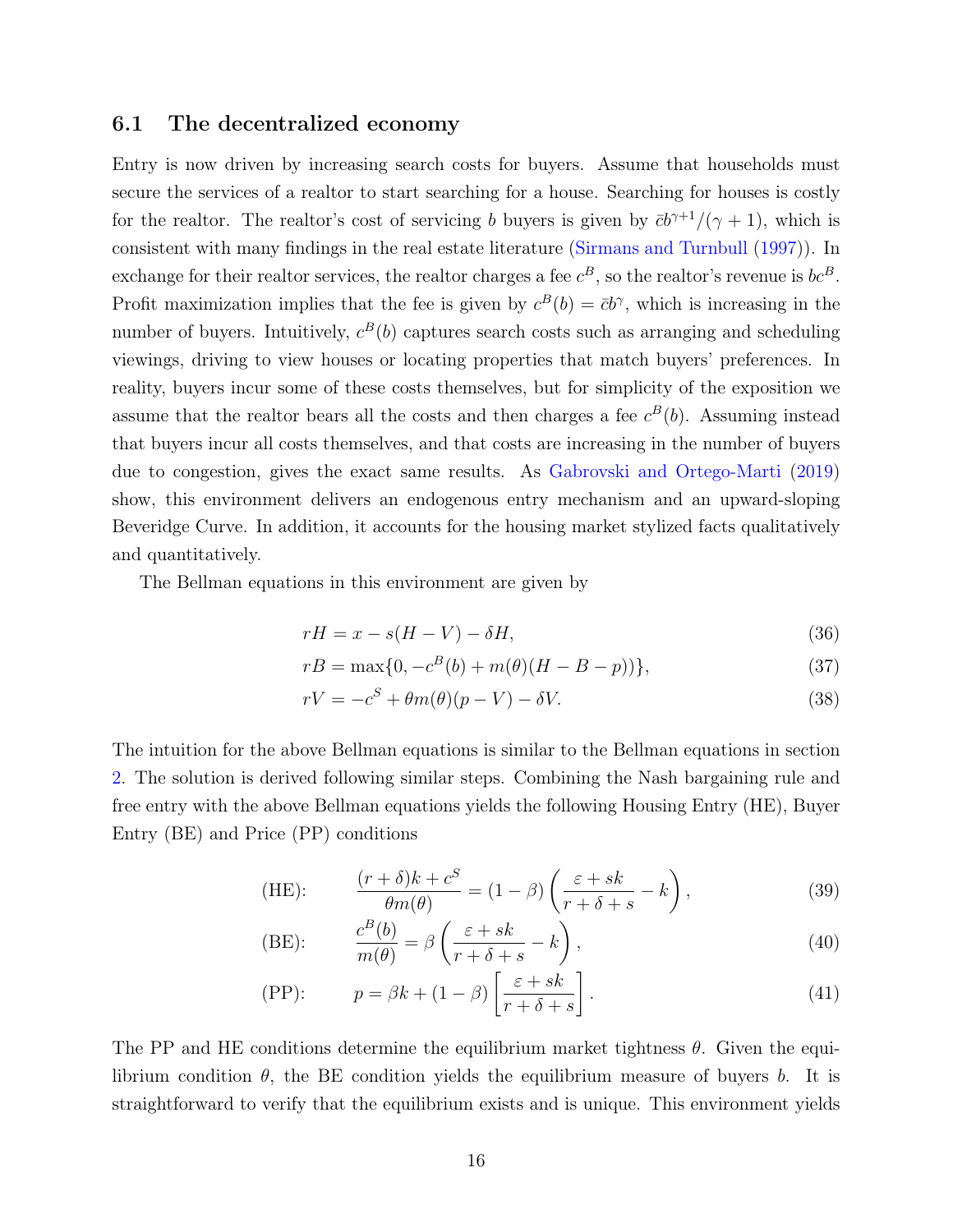an upward-sloping Beveridge Curve, which corresponds to the BE curve. Intuitively, as more sellers enter the market, buyers find it more profitable to enter the market because they can find houses more quickly, so buyers and vacancies are positively correlated. [Gabrovski and](#page-20-0) [Ortego-Marti](#page-20-0) [\(2019\)](#page-20-0) show that a similar environment in discrete time and with business cycle fluctuations accounts for the housing market stylized facts qualitatively and quantitatively.

#### 6.2 The social planner's allocation

In this environment the planner continues to face a congestion and a composition externalities. The composition externality operates in a similar way as in the environment with heterogeneous buyers in section [2.](#page-4-0) As more buyers enter, they raise search costs for other buyers through congestion. Therefore, the decentralized equilibrium is inefficient because buyers do not internalize the effect their entry has on other buyers' search costs. By contrast, the social planner does take into account that an allocation with more buyers raises search costs.

Let  $\tilde{h}$  and c denote, as before, the number of homeowners and construction. The planner's problem is given by

$$
\max_{\theta,c} \int_0^\infty e^{-rt} \left[ x\tilde{h} - v\theta c^B(v\theta) - v c^S - c k \right] dt,\tag{42}
$$

subject to

$$
\dot{v} = c + sh - \delta v - v\theta m(\theta),\tag{43}
$$

<span id="page-17-1"></span><span id="page-17-0"></span>
$$
\dot{\tilde{h}} = v\theta m(\theta) - (s+\delta)h. \tag{44}
$$

Setting up the Hamiltonian and using the first order conditions gives the following equilibrium conditions in the steady state

$$
\frac{(r+\delta)k + c^S}{\theta m(\theta)} = \alpha \left( \frac{\varepsilon + sk}{r + s + \delta} - k \right),\tag{45}
$$

$$
\frac{c^{B}(b)}{m(\theta)} = \left(\frac{1-\alpha}{1+\gamma}\right) \left(\frac{\varepsilon + sk}{r + s + \delta} - k\right),\tag{46}
$$

where  $\alpha$  continues to denote the elasticity of the matching rate  $q(\theta)$ . The appendix provides the derivations and shows that the above conditions are necessary and sufficient. Equations [\(45\)](#page-17-0) and [\(46\)](#page-17-1) are the counterpart of the equilibrium conditions in the decentralized equilibrium  $(39)$  and  $(41)$ .

Comparing the decentralized allocation given by [\(39\)](#page-16-0) and [\(41\)](#page-16-1) with the optimal allocation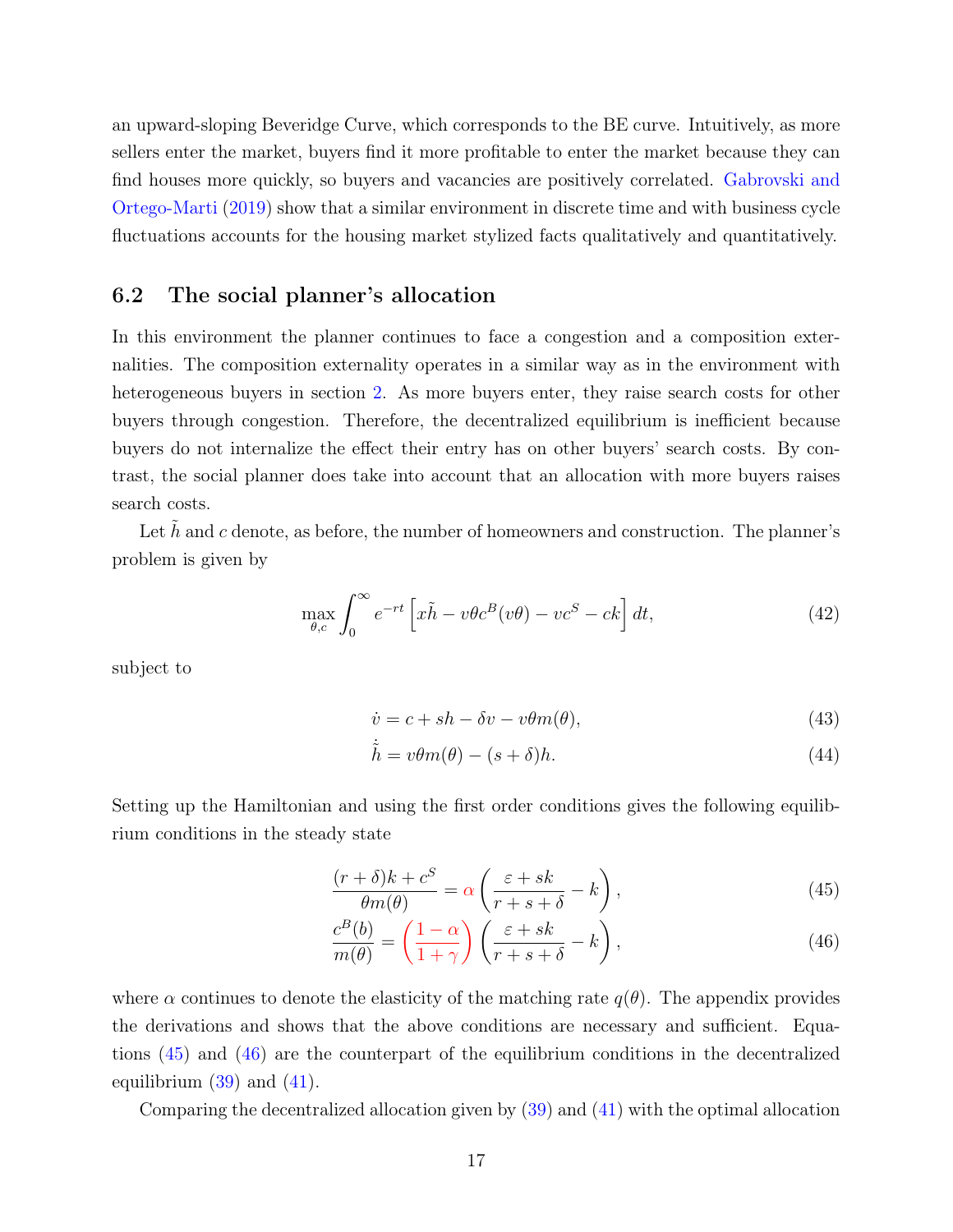from [\(45\)](#page-17-0) and [\(46\)](#page-17-1) shows that the Hosios-Mortensen-Pissarides condition does not restore efficiency. More specifically, restoring efficiency in the decentralized equilibrium requires

$$
\beta = \alpha \quad \text{and} \quad \beta = \frac{1 - \alpha}{1 + \gamma}.\tag{47}
$$

The first condition  $\beta = \alpha$  corresponds to the Hosios-Mortensen-Pissarides condition. Since  $\alpha$  < 1, the decentralized is efficient if and only if  $\gamma = 0$ , i.e. there is no entry of buyers. As soon as the entry of buyer becomes endogenous, the equilibrium is inefficient even when the Hosios-Mortensen-Pissarides condition holds. In the appendix we show that the same result holds when there is directed search: efficiency is only restored if there is no entry of buyers. An advantage with the environment in this section is that it very clearly illustrates the issue the planner faces. The planner must first fix the buyer's entry condition [\(46\)](#page-17-1). Once the planner imposes the optimal level of buyers, the Hosios-Mortensen-Pissarides eliminates the congestion externality and restores efficiency. Without first fixing the optimal level of buyer, the Hosios-Mortensen-Pissarides condition cannot restore efficiency in the market. This is why in section [\(5\)](#page-13-0) two housing market policies are required to eliminate the two externalities and restore efficiency: one policy to set the measure of buyers to the efficient level (i.e. eliminate the composition externality), and one to restore the efficient level of market tightness (i.e. eliminate the congestion externality).

# 7 Conclusion

This paper studies efficiency in the housing market with search frictions and endogenous entry of both buyers and sellers. These two features are fundamental to account for the stylized facts of the housing market, in particular to generate a positive correlation between buyers and vacancies, i.e. an upward sloping Beveridge Curve. We show that in this environment two externalities arise: congestion and composition externalities. We characterize the efficient allocation and show that the decentralized equilibrium is inefficient even when the Hosios-Mortensen-Pissarides condition holds. In particular, decentralized economy features inefficiently low levels of home-ownership and inefficiently high vacancy rate and time-to-sell. Finally, this paper studies housing market policies and how they can restore efficiency in the housing market.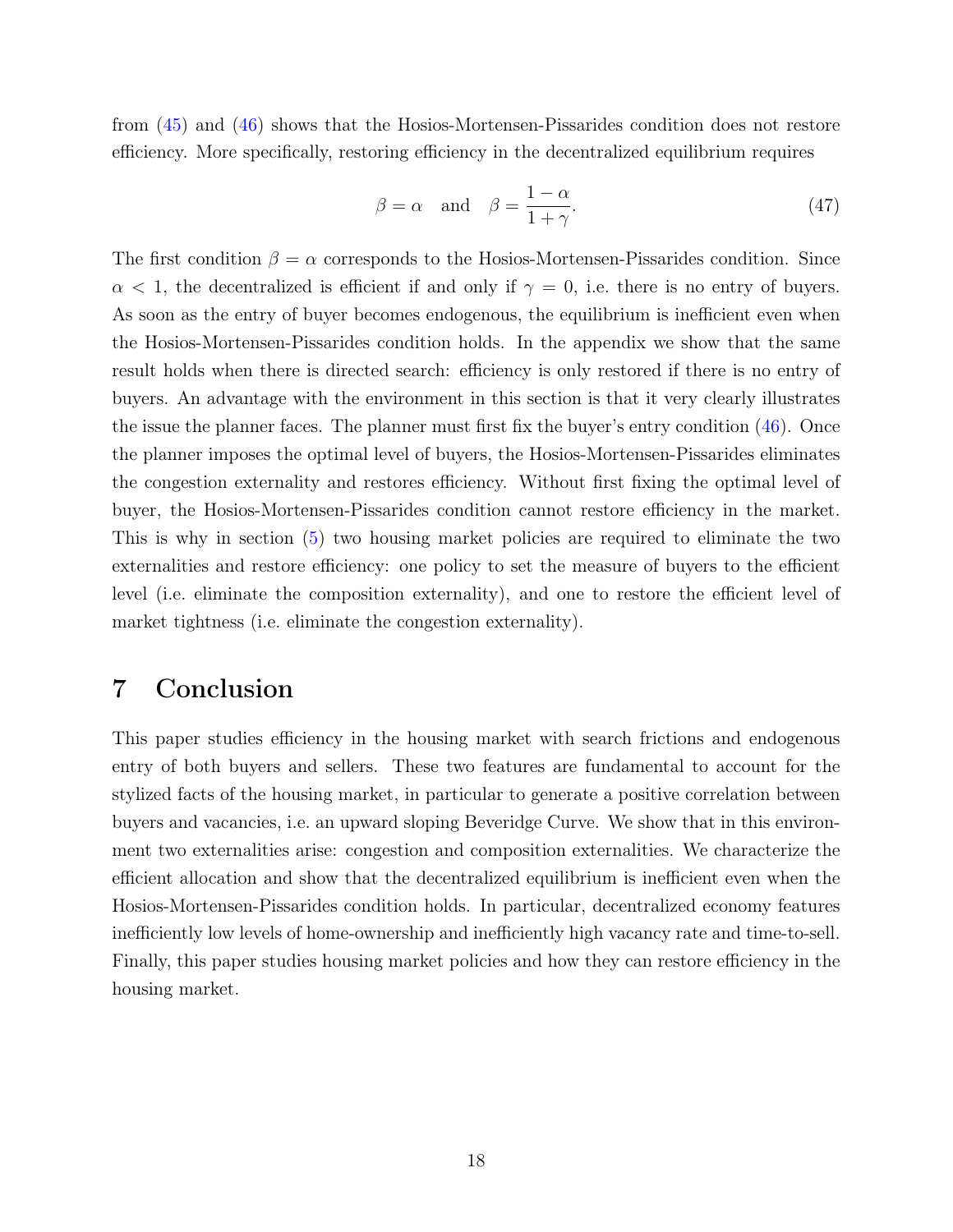# Technical Appendix

### Social planner's solution

The hamiltonian for the social planner's problem is given by

$$
H = e^{-rt} \{ x \bar{\varepsilon} \tilde{h} - v c^S - c k - c^B [N(1 - F(\varepsilon_R)) - \tilde{h}] + \lambda_{\tilde{h}} [v \theta m(\theta) - (s + \delta) \tilde{h}]
$$
 (A1)

$$
+\lambda_v[c + s\tilde{h} - \delta v - v\theta m(\theta)] + \lambda_\theta[N(1 - F(\varepsilon_R)) - \tilde{h} - \theta v]\}
$$
\n(A2)

where as before  $\bar{\varepsilon} \equiv E(\varepsilon|\varepsilon \geq \varepsilon_R) = \int_{\varepsilon_R}^{\infty} \varepsilon dF(\varepsilon)/(1 - F(\varepsilon_R))$ . The first-order conditions are given by

$$
\frac{\partial H}{\partial c} = 0 \Rightarrow \lambda_v = k,\tag{A3}
$$

$$
\frac{\partial H}{\partial \theta} = 0 \Rightarrow \lambda_{\theta} = (1 - \alpha)m(\theta)(\lambda_{\tilde{h}} - \lambda_v),\tag{A4}
$$

$$
\frac{\partial H}{\partial \varepsilon_R} = 0 \Rightarrow \lambda_\theta = c^B + xh(\bar{\varepsilon} - \varepsilon_R),\tag{A5}
$$

$$
\frac{\partial H}{\partial \tilde{h}} = -\dot{\lambda}_{\tilde{h}} + r\lambda_{\tilde{h}} \Rightarrow \lambda_{\tilde{h}} = \frac{x\bar{\varepsilon} + c^B + sk - \lambda_{\theta}}{r + s + \delta},\tag{A6}
$$

$$
\frac{\partial H}{\partial v} = -\dot{\lambda}_v + r\lambda_v \Rightarrow \frac{(r+\delta)k + c^S}{\theta m(\theta)} = \alpha(\lambda_{\tilde{h}} - k). \tag{A7}
$$

Combining the above first-order conditions above and considering the steady state gives the planner's allocation [\(22\)](#page-11-0) and [\(23\)](#page-11-1).

# References

- <span id="page-19-3"></span>ALBRECHT, J., NAVARRO, L. and VROMAN, S. (2010). Efficiency in a search and matching model with endogenous participation. Economics Letters, 106 (1), 48–50.
- <span id="page-19-1"></span>ANENBERG, E. (2016). Information frictions and housing market dynamics. *International* Economic Review 57 (4), 1449–1479.
- <span id="page-19-2"></span>AREFEVA, A. (2020). How auctions amplify house-price fluctuations. Available at SSRN 2980095.
- <span id="page-19-0"></span>ARNOTT, R. (1989). Housing vacancies, thin markets, and idiosyncratic tastes. *Journal of* Real Estate Finance and Economics, 2 (1), 5-30.
- <span id="page-19-4"></span>BACHMANN, R. and COOPER, D. (2014). The ins and arounds in the US housing market. Mimeo.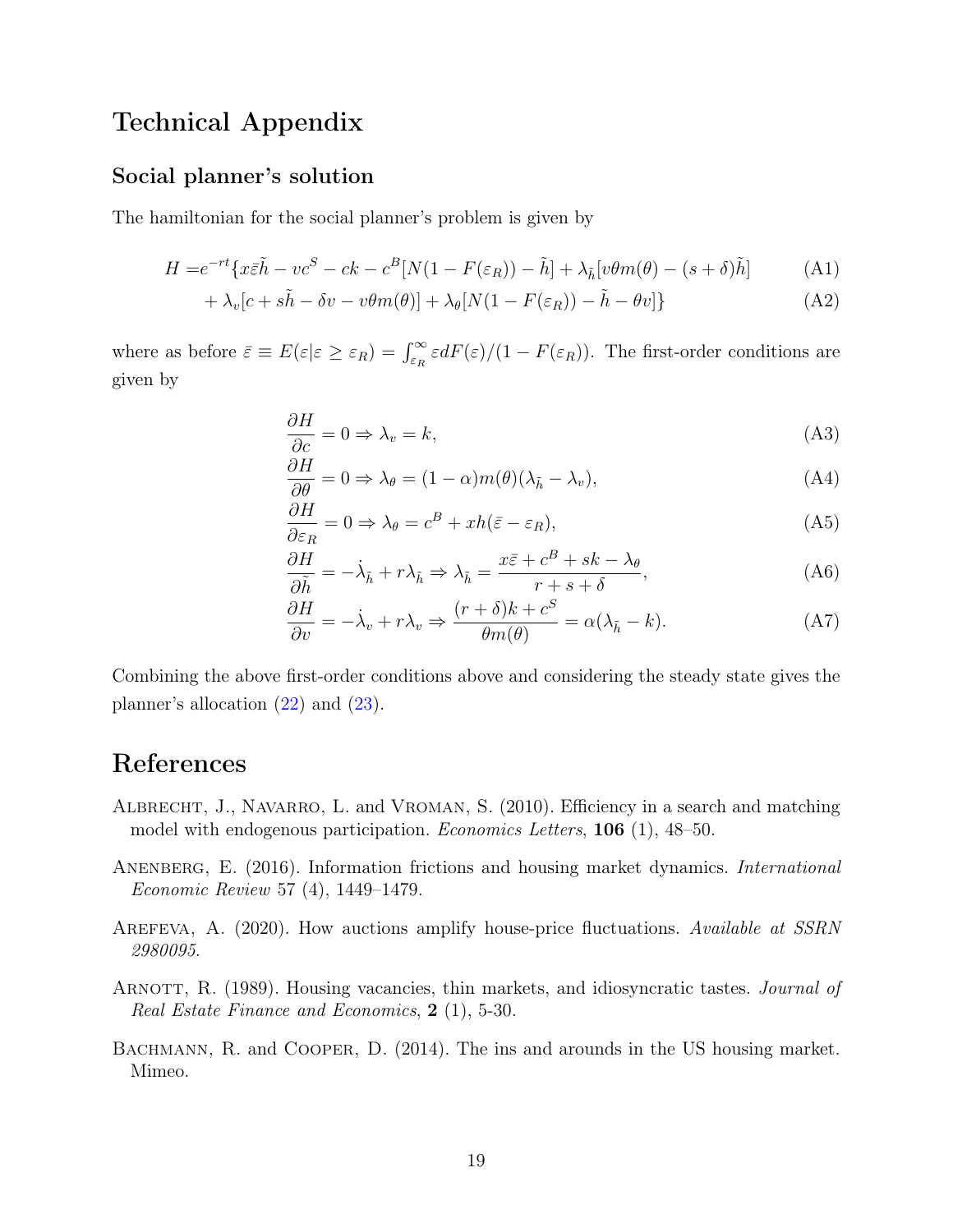- <span id="page-20-1"></span>BURNSIDE, C., EICHENBAUM, M. and REBELO, S. (2016). Understanding booms and busts in housing markets. Journal of Political Economy,  $124$  (4), 1088–1147.
- DAVIS, M. A. and HEATHCOTE, J. (2005). Housing and the business cycle. *International* Economic Review, 46 (3), 751–784.
- <span id="page-20-2"></span>DIAZ, A. and JEREZ, B. (2013). House prices, sales, and time on the market: A searchtheoretic framework. International Economic Review, 54 (3), 837–872.
- <span id="page-20-0"></span>GABROVSKI, M. and ORTEGO-MARTI, V. (2019). The Cyclical Behavior of the Beveridge Curve in the Housing Market. Journal of Economic Theory, 181 361–381.
- <span id="page-20-3"></span>GABROVSKI, M. and ORTEGO-MARTI, V. (2021a). Search and Credit Frictions in the Housing Market. European Economic Review, 134 103699.
- <span id="page-20-4"></span>Gabrovski, M. and Ortego-Marti, V. (2021b). Home Construction Financing, Search Frictions and the Housing Market. Mimeo, University of California Riverside.
- <span id="page-20-5"></span>GABROVSKI, M. and ORTEGO-MARTI, V. (2021c). Endogenous Separations and Housing Market Dynamics. Mimeo, University of California Riverside.
- <span id="page-20-6"></span>GARRIGA, C. and HEDLUND, A. (2020). Mortgage debt, consumption, and illiquid housing markets in the great recession. American Economic Review, 110 (6), 1603–34.
- <span id="page-20-12"></span>GRIFFY, B. and MASTERS, A. (2021). Labor market policy in the presence of a participation externality.
- Gelain, P., Lansing, K. J. and Natvik, G. J. (2018). Explaining the Boom-Bust Cycle in the US Housing Market: A Reverse-Engineering Approach. Journal of Money, Credit and Banking, 50 (8), 1751-1783.
- <span id="page-20-7"></span>GENESOVE, D. and HAN, L. (2012). Search and matching in the housing market. *Journal* of Urban Economics,  $72$  (1), 31–45.
- <span id="page-20-14"></span>Ghent, A. (2012). Infrequent housing adjustment, limited participation, and monetary policy. Journal of Money, Credit and Banking, 44 (5), 931–955.
- <span id="page-20-13"></span>Glaeser, E. L. and Gyourko, J. (2007). Arbitrage in housing markets.
- <span id="page-20-8"></span>GUREN, A. (2018). House price momentum and strategic complementarity. Journal of Political Economy, 126 (3), 1172–1218.
- <span id="page-20-9"></span>GUREN, A. and McQUADE, T. J. (2018). How do foreclosures exacerbate housing downturns? Working Paper.
- <span id="page-20-10"></span>HEAD, A., LLOYD-ELLIS, H. and SUN, H. (2014). Search, liquidity, and the dynamics of house prices and construction. American Economic Review, **104** (4), 1172–1210.
- <span id="page-20-11"></span> $\sim$ ,  $\sim$  and  $\sim$  (2016). Search, liquidity, and the dynamics of house prices and construction: Corrigendum. American Economic Review, 106 (4), 1214–19.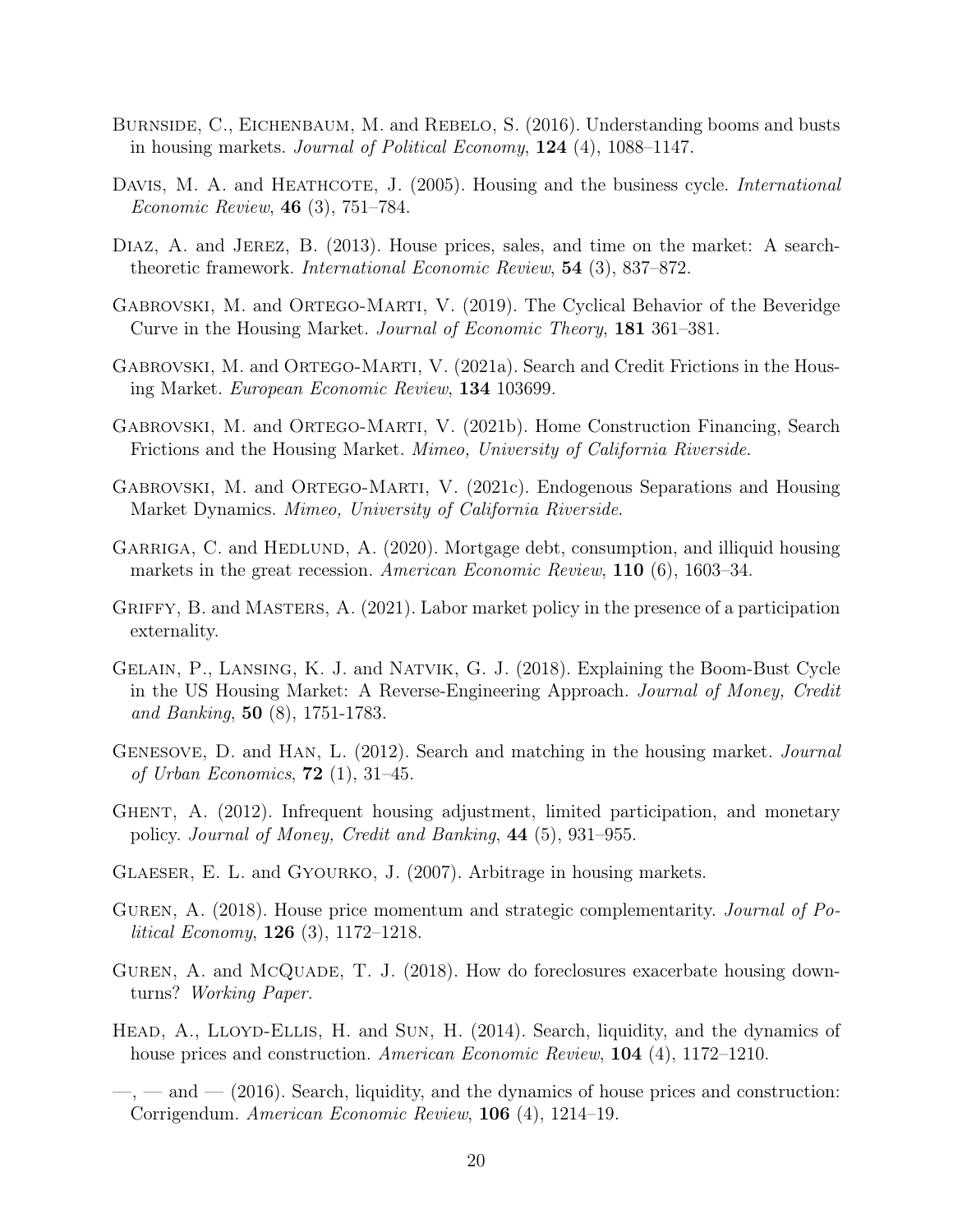- <span id="page-21-1"></span>—, Sun, H. and Zhou, C. (2016). Default, mortgage standards and housing liquidity. Queen's Economics Department Working Paper 1359.
- <span id="page-21-2"></span>HEDLUND, A. (2016). Illiquidity and its discontents: trading delays and foreclosures in the housing market. Journal of Monetary Economics 83 (2016) 1–13.
- <span id="page-21-0"></span>Hosios, A. J. (1990). On the efficiency of matching and related models of search and unemployment. Review of Economic Studies, 57 (2), 279–298.
- <span id="page-21-10"></span>Julien, B. and Mangin, S. (2017). Efficiency of job creation in a search and matching model with labor force participation. Economics Letters, 150, 149–151.
- <span id="page-21-3"></span>KOTOVA, N. and ZHANG, A. L. (2020). Search frictions and idiosyncratic price dispersion in the us housing market. Mimeo, University of Chicago.
- <span id="page-21-4"></span>KRAINER, J. (2001). A theory of liquidity in residential real estate markets. Journal of Urban Economics, 49 (1), 32–53.
- KYDLAND, F. E., RUPERT, P. and SUSTEK, R. (2016). Housing dynamics over the business cycle. International Economic Review, 57 (4), 1149-1177.
- <span id="page-21-13"></span>Lagos, R., 2006. A model of TFP. Review of Economic Studies 73 (4), 983–1007.
- <span id="page-21-11"></span>Masters, A. (2015). Efficiency in a search and matching model with participation policy. Economics Letters, 134, 111–113.
- <span id="page-21-12"></span>NASH, J., JOHN F. (1950). The bargaining problem. *Econometrica*, **18** (2), pp. 155–162.
- <span id="page-21-6"></span>NGAI, L. R. and SHEEDY, K. D. (2020). The decision to move house and aggregate housingmarket dynamics. Journal of the European Economic Association, 18.5: 2487-2531.
- <span id="page-21-5"></span>Ngai, L. R. and Tenreyro, S. (2014). Hot and cold seasons in the housing market. American Economic Review, 104 (12), 3991–4026.
- <span id="page-21-7"></span>NOVY-MARX, R. (2009). Hot and cold markets. *Real Estate Economics*, **37** (1), 1–22.
- <span id="page-21-14"></span>ORTEGO-MARTI, V. (2020): Endogenous TFP, Labor Market Policies and Loss of Skills. Mimeo, University of California Riverside.
- PETROSKY-NADEAU, N. and WASMER, E. (2017). Labor, Credit, and Goods Markets. MIT Press.
- <span id="page-21-8"></span>PIAZZESI, M. and SCHNEIDER, M. (2009). Momentum traders in the housing market: Survey evidence and a search model. American Economic Review, 99 (2), 406–11.
- and (2016). Chapter 19 Housing and Macroeconomics. Handbook of Macroeconomics, vol. 2, Elsevier, pp. 1547 – 1640.
- <span id="page-21-9"></span>PIAZZESI, M., SCHNEIDER, M. and STROEBEL, J. (2020). Segmented housing search. American Economic Review, 110 (3), 720–59.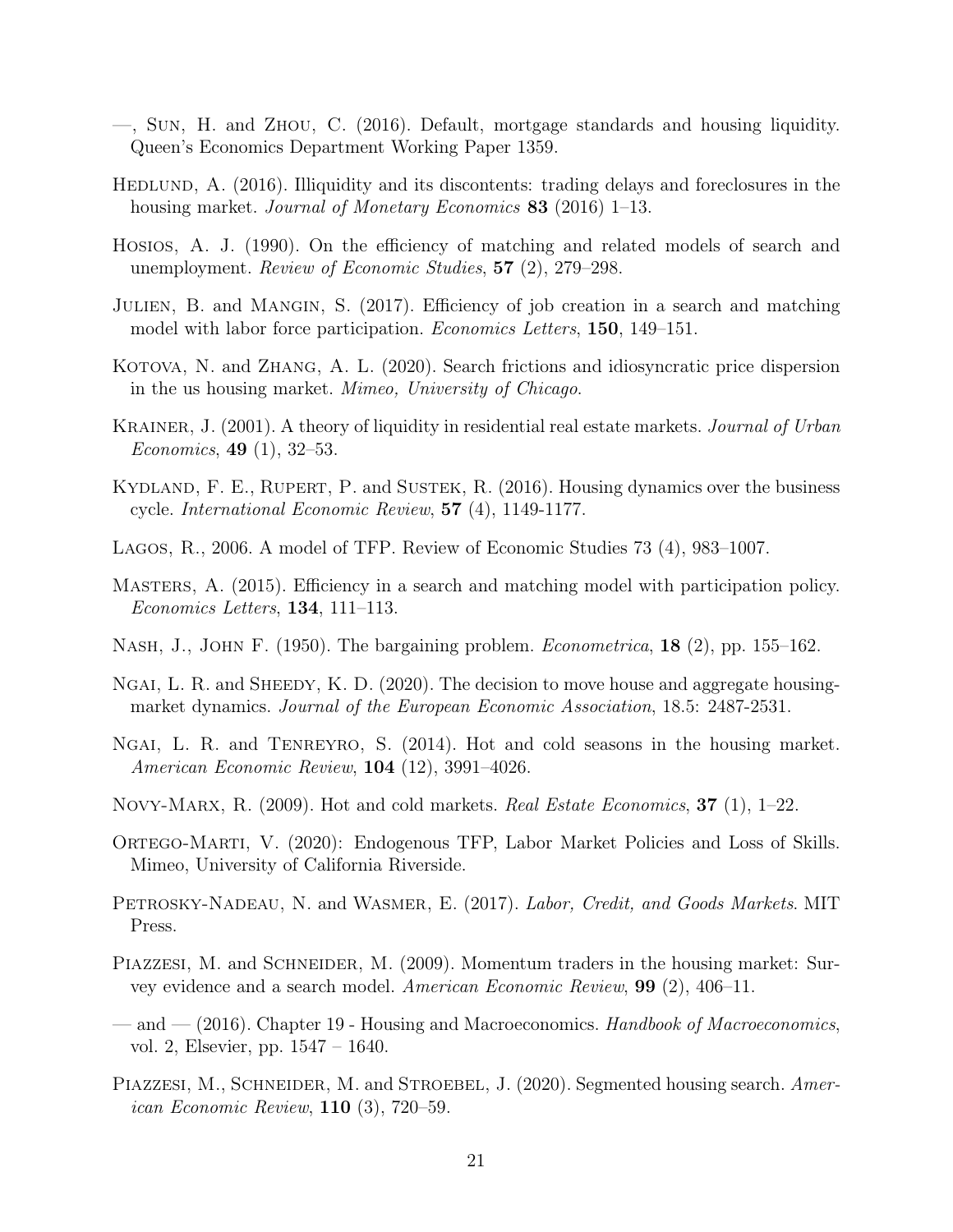<span id="page-22-0"></span>PISSARIDES, C. A. (2000). *Equilibrium Unemployment Theory*. Cambridge: MIT Press.

- <span id="page-22-3"></span>Rubinstein, A. (1982). Perfect equilibrium in a bargaining model. Econometrica, 50 (1), 97–109.
- <span id="page-22-5"></span>SIRMANS, C. F. and TURNBULL, G. K. (1997). Brokerage pricing under competition. Journal of Urban Economics,  $41$  (1), 102-117.
- <span id="page-22-2"></span>SMITH, E. (2020). High and low activity spells in housing markets. Review of Economic *Dynamics*, **36**,  $1 - 28$ .
- <span id="page-22-4"></span>VAN NIEUWERBURGH, S. and WEILL, P.-O. (2010). Why has house price dispersion gone up? Review of Economic Studies, 77 (4), 1567–1606.
- WASMER, E. and WEIL, P. (2004). The macroeconomics of labor and credit market imperfections. American Economic Review, 94 (4), 944–963.
- <span id="page-22-1"></span>WHEATON, W. C. (1990). Vacancy, search, and prices in a housing market matching model. Journal of Political Economy, 98 (6), 1270–1292.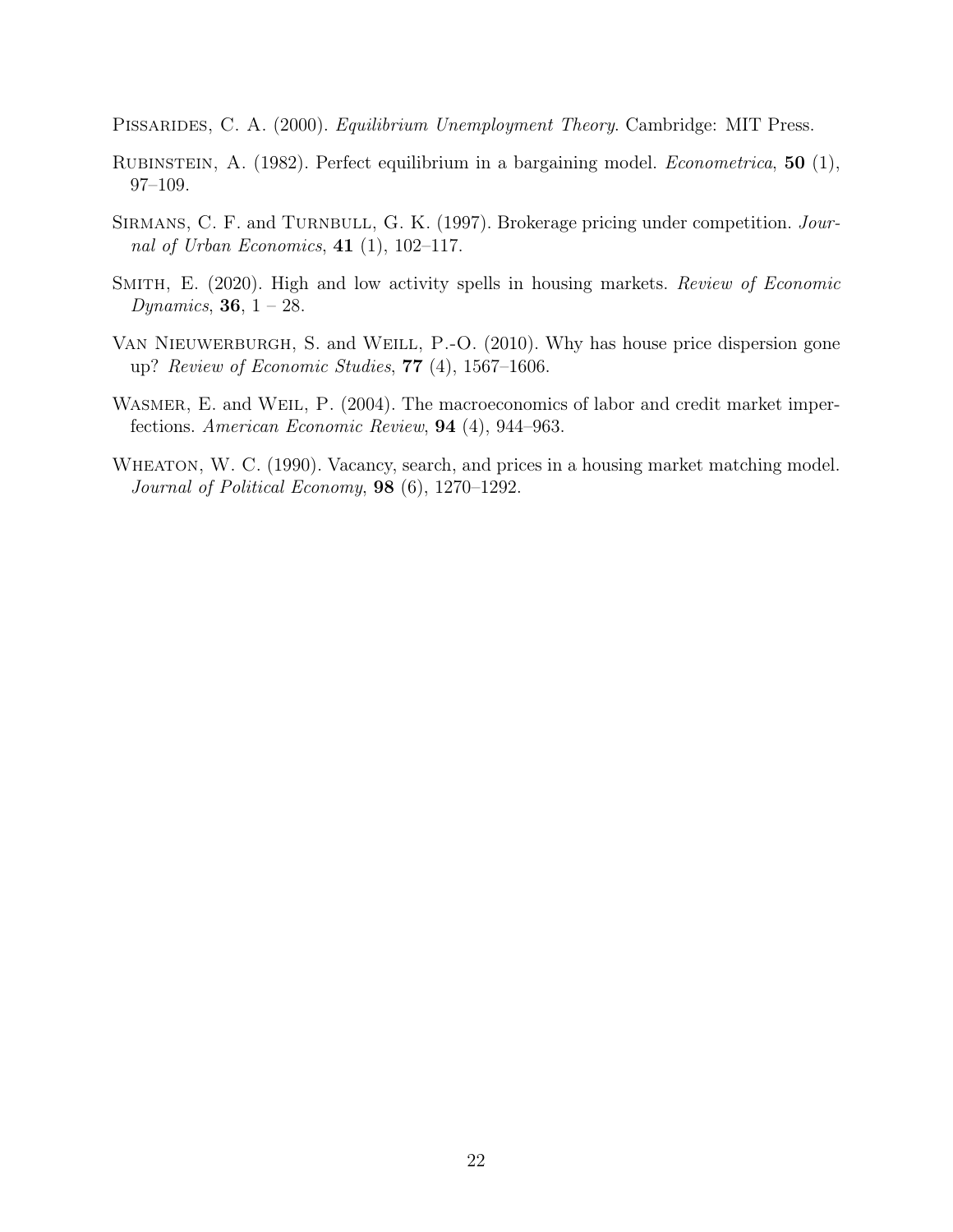<span id="page-23-0"></span>

| Preferences/Technology          | Parameter         | Value  | Source/Target                             |
|---------------------------------|-------------------|--------|-------------------------------------------|
| Discount rate                   | $\mathcal{r}$     | 0.012  | annual discount factor $= 0.953$          |
| Utility scale                   | $\mathcal{X}$     |        | normalization                             |
| Elasticity of Matching Function | $\alpha$          | 0.16   | Genesove and Han (2012)                   |
| Destruction rate                | $\delta$          | 0.004  | Van Nieuwerburgh and Weill (2010)         |
| Separation Rate                 | $\mathcal{S}_{0}$ | 0.0126 | Listing rate $= 1.67\%$                   |
| Efficiency of Matching Function | $\mu$             | 0.5682 | $TTB = 1.76$ quarters                     |
| Seller cost                     | $c^S$             | 14.233 | Average seller cost = $5.1\%$ of price    |
| Buyer cost                      | $c^B$             | 22.327 | Average seller cost= $8\%$ of price       |
| Construction cost               | $\boldsymbol{k}$  | 451.99 | $TTS = 1.76$ quarters                     |
| Pareto shape                    | $\tilde{\alpha}$  | 1.2698 | $\bar{p}/p^R = 1.0884$                    |
| Bargaining power                | B                 | 0.2994 | $\varepsilon_R = 10.1307$ , normalization |
| Population                      | N                 | 668.49 | $b=1$ , normalization                     |

Table 1: Calibration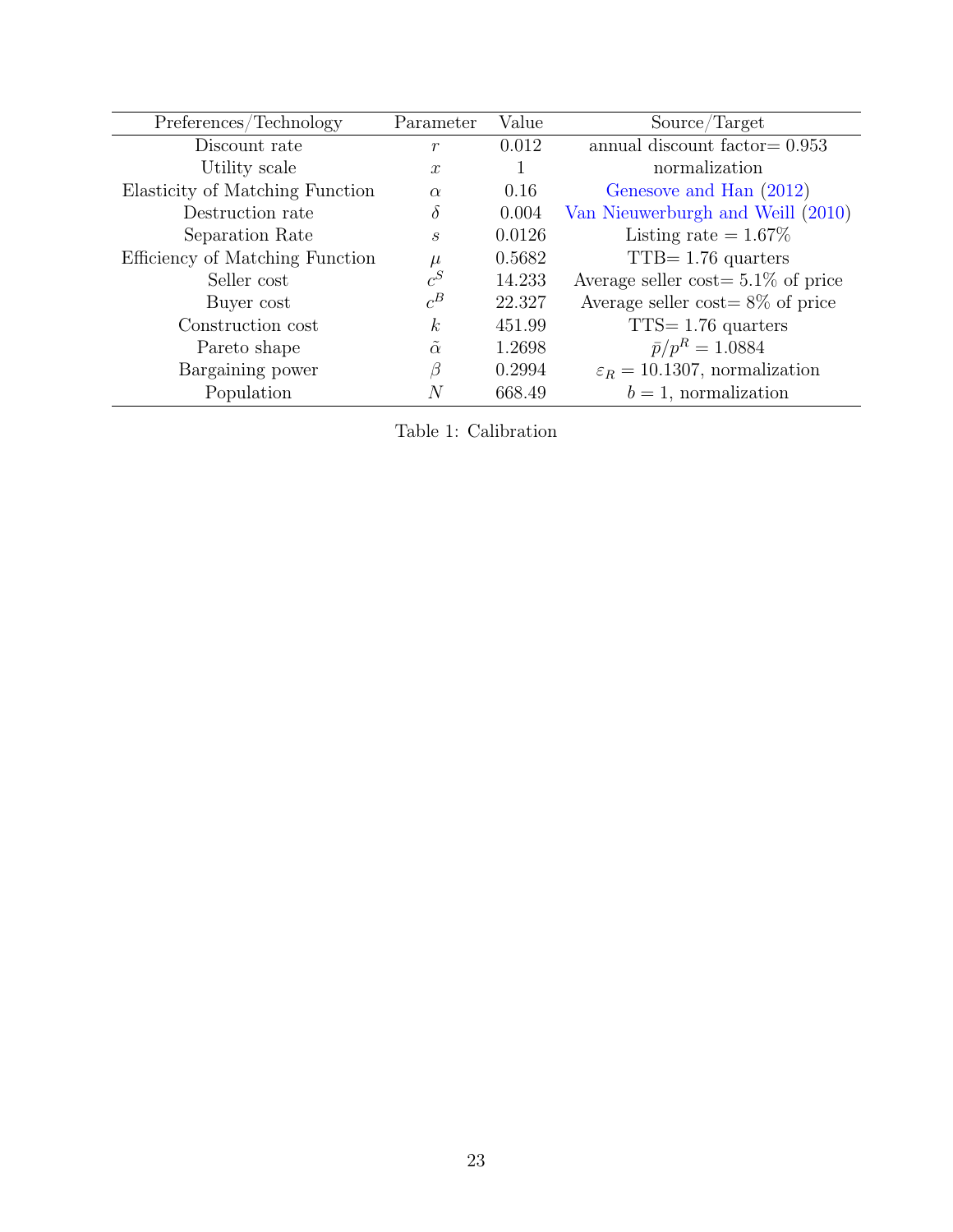<span id="page-24-0"></span>

| Moment       | Calibrated Benchmark Optimal $\tau_s = \tau_k = \tau_b = \tau_p = 0$ |       |       |
|--------------|----------------------------------------------------------------------|-------|-------|
| Vacancy rate | 2.83                                                                 | 1.64  | 2.64  |
| Listing rate | 1.67                                                                 | 1.66  | 1.67  |
| <b>TTS</b>   | 1.76                                                                 | 1.01  | 1.64  |
| Buyers       |                                                                      | 1.14  | 1.21  |
| Vacancies    |                                                                      | 0.58  | 1.12  |
| Home-owners  | 34.33                                                                | 35.08 | 41.07 |

Table 2: Moments